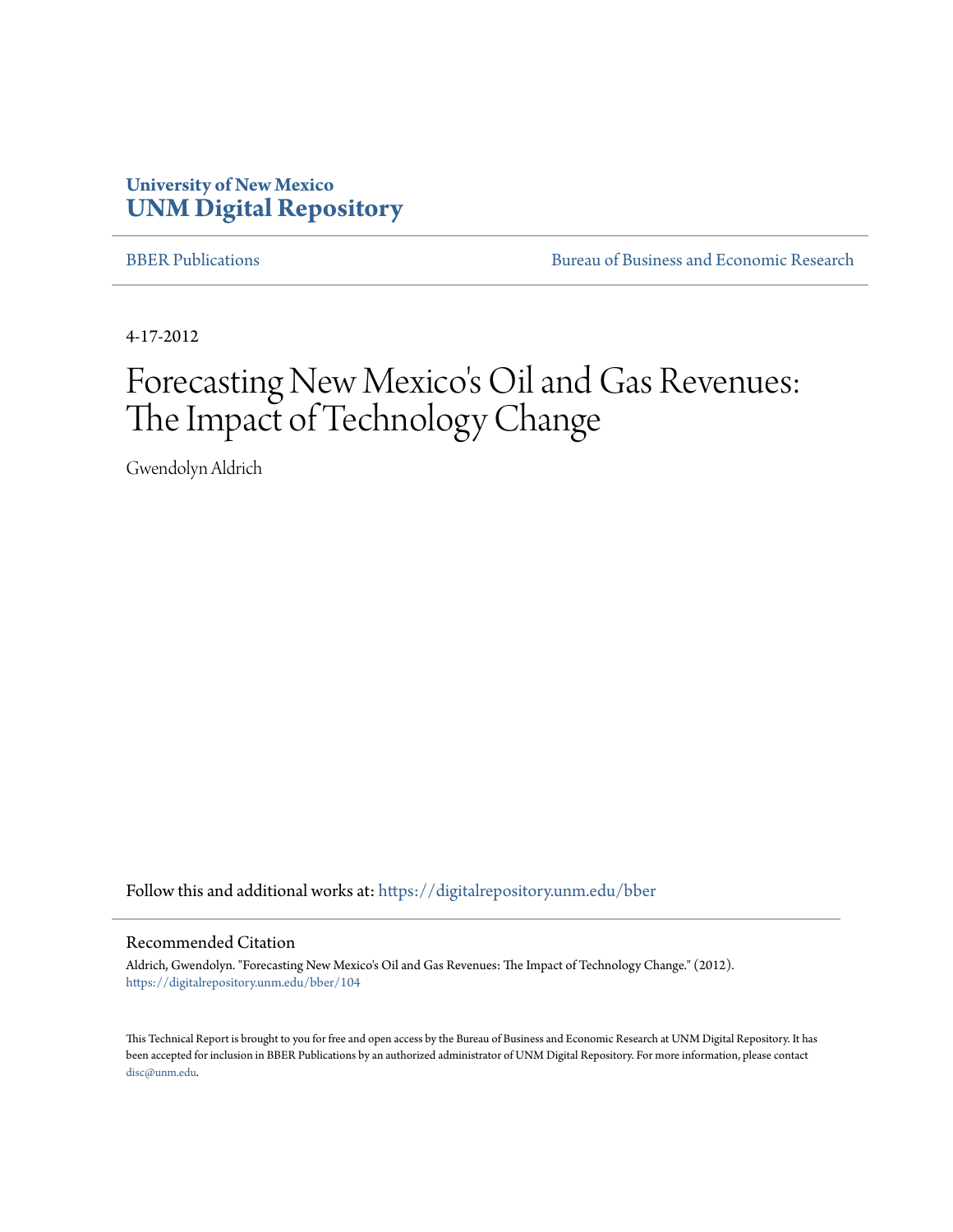

BUREAU *of* BUSINESS & ECONOMIC RESEARCH

# Forecasting New Mexico's Oil & Gas Revenues:

# The Impact of Technology Change

**Gwendolyn Aldrich**

**April 17, 2012**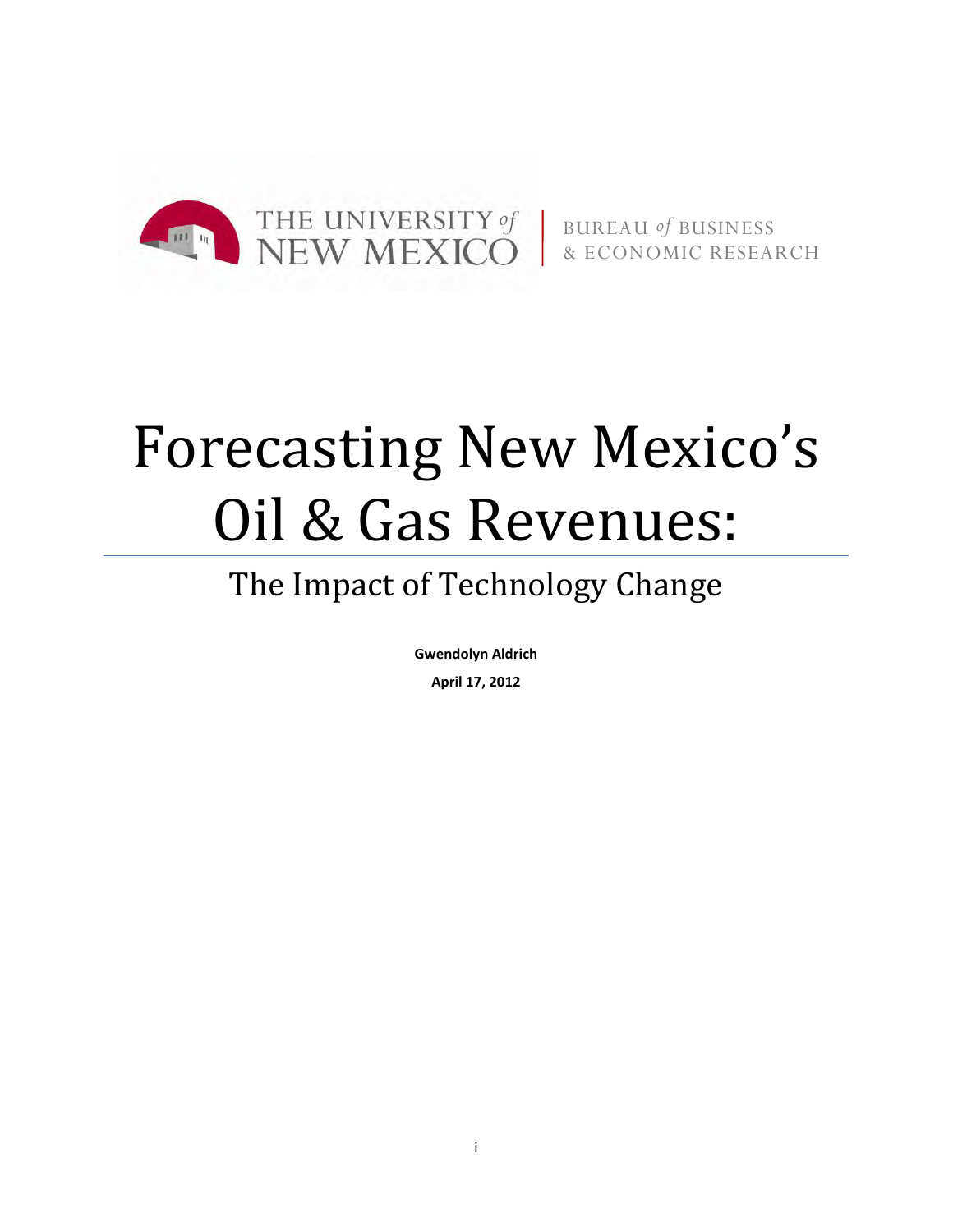# <span id="page-2-0"></span>TABLE OF CONTENTS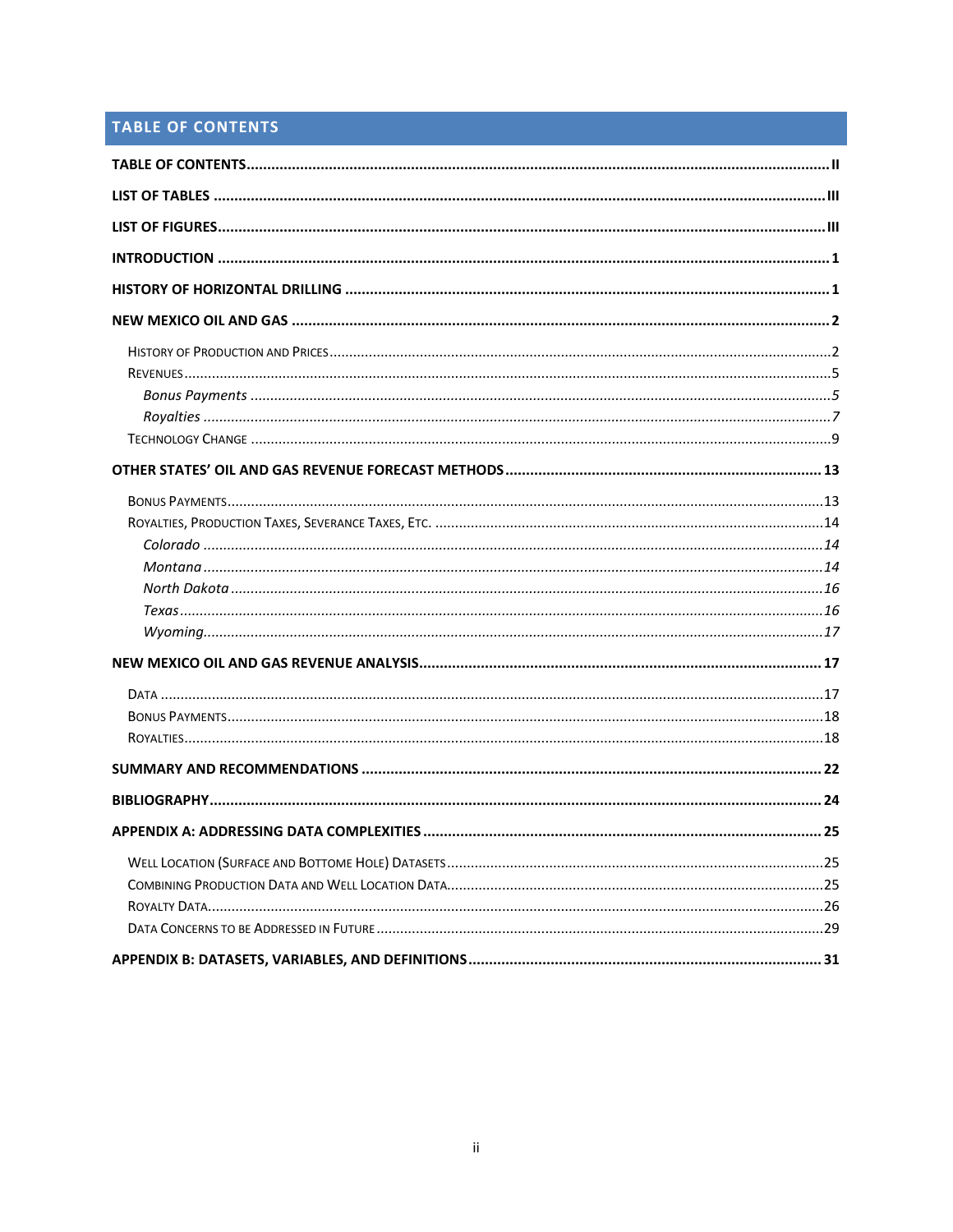# <span id="page-3-0"></span>**LIST OF TABLES**

| Table 3. Comparison of FY royalties: Royalty data vs. merged well location and royalty data 28 |  |
|------------------------------------------------------------------------------------------------|--|
|                                                                                                |  |
|                                                                                                |  |
|                                                                                                |  |
|                                                                                                |  |
|                                                                                                |  |

# <span id="page-3-1"></span>**LIST OF FIGURES**

| Figure 2. NM oil production, 1995-2010 (Source: Compiled by BBER using ONGARD data)3 |  |
|--------------------------------------------------------------------------------------|--|
|                                                                                      |  |
|                                                                                      |  |
|                                                                                      |  |
|                                                                                      |  |
|                                                                                      |  |
|                                                                                      |  |
|                                                                                      |  |
|                                                                                      |  |
|                                                                                      |  |
|                                                                                      |  |
|                                                                                      |  |
|                                                                                      |  |
|                                                                                      |  |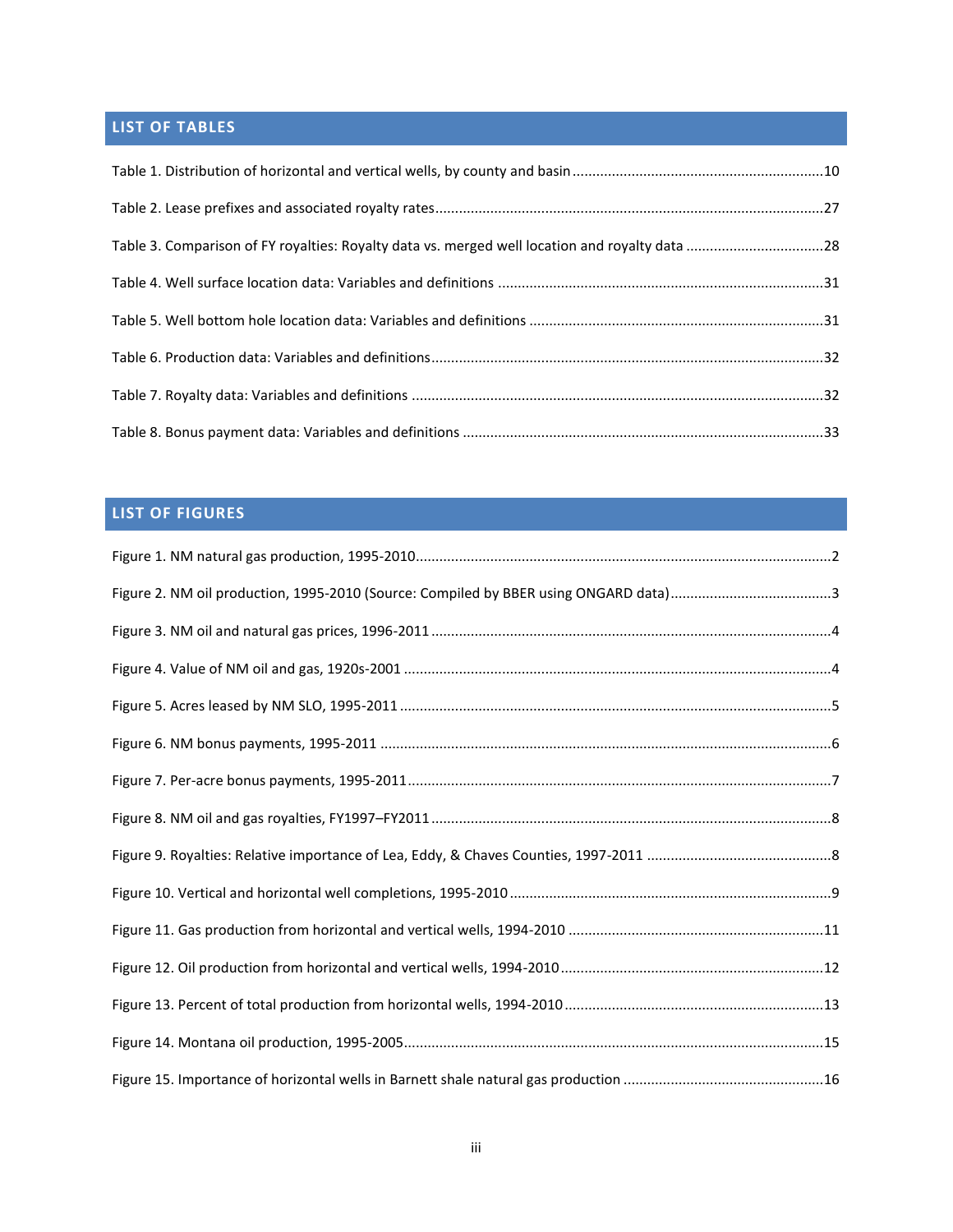| Figure 19. Observations and royalties excluded from analysis due to lack of well location information 29 |  |
|----------------------------------------------------------------------------------------------------------|--|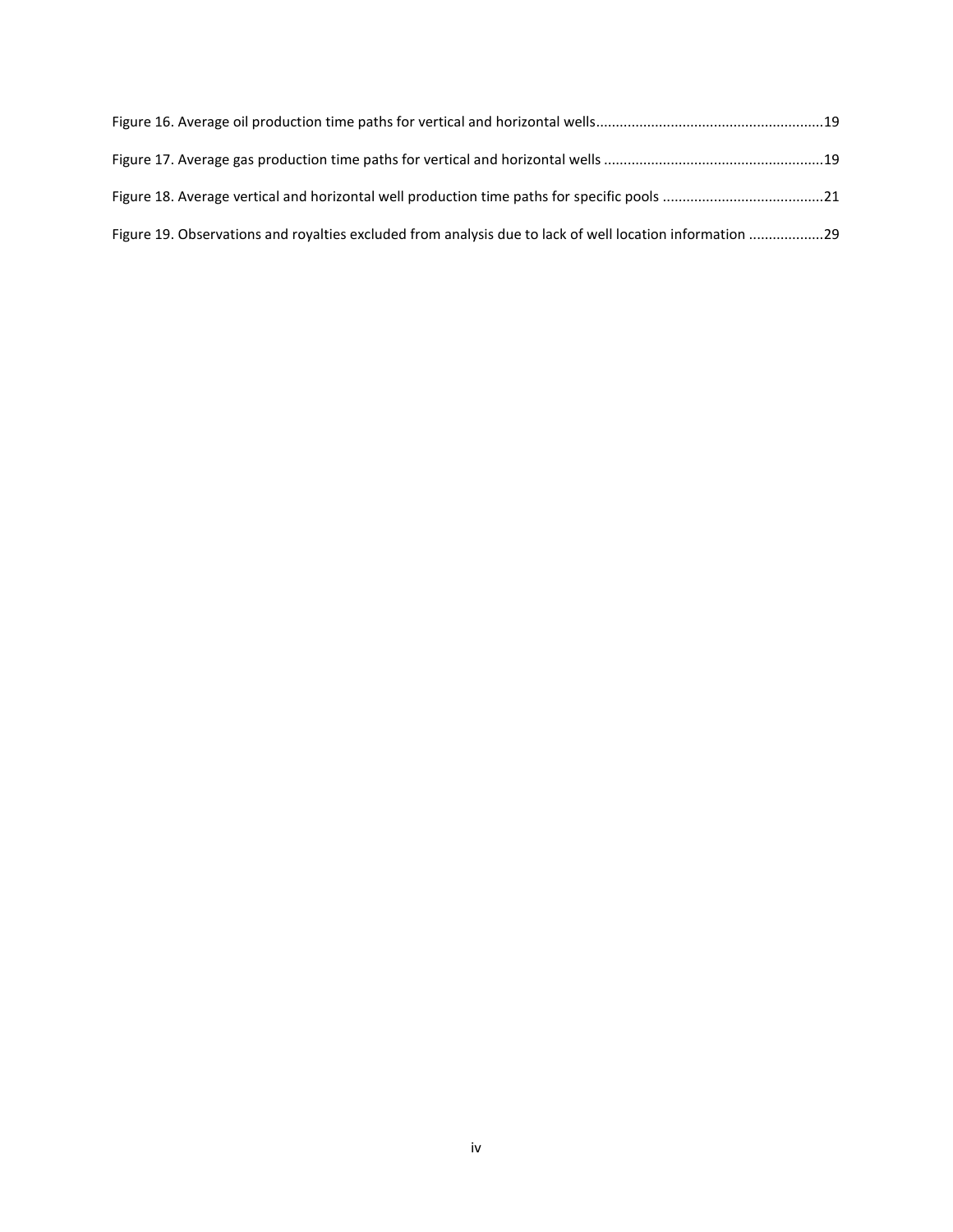# <span id="page-5-0"></span>**INTRODUCTION**

 $\overline{a}$ 

Recent technological improvements in horizontal drilling technologies, in particular the development of a steerable GPS-guided bit, have altered New Mexico's oil industry. As a result, patterns in oil revenues are changing and the revenue estimation process used in recent years by the New Mexico State Land Office (SLO) is not performing as reliably as it once did. The SLO has contracted the University of New Mexico's Bureau of Business and Economic Research (BBER) to assist in identifying approaches and methods of forecasting SLO revenues from oil and gas renewable sources (i.e., bonus payments) and non-renewable sources (royalty income).

#### <span id="page-5-1"></span>**HISTORY OF HORIZONTAL DRILLING**

The first horizontal oil well was completed in Texas in 1929, but the technology had little practical application until sufficient technological improvements in the realms of downhole drilling motors and telemetry equipment $^1$  made the technology commercially viable in the 1980s (Helms, 2008). The ability to drill longer laterals (lengths increased from 400 feet to more than 8,000 feet) resulted in a second generation of horizontal drilling. A third generation occurred as a result of the ability to drill multiple longer, deeper, and more accurately placed horizontal well bores. Advances in horizontal drilling, especially when combined with multi-stage hydraulic fracturing technology, have been key to opening new areas for oil and gas development and in the rediscovery of older developments.

The economic viability of horizontal drilling is still in question and depends upon the specific site and application. Because most oil and gas reservoirs are more extensive in the horizontal plane than in the vertical plane, a horizontal well provides access to a larger portion of the reservoir than a vertical well. Horizontal drilling can increase productivity by enabling the intersection of multiple fracture systems and by delaying water or gas intrusion to oil production. Horizontal oil well yields are usually 2 to 7 times greater than that of vertical wells (Matthews, 2011), returns on investment associated with horizontal wells have been markedly higher than those of vertical wells, and after-tax return rates have increased as technology has improved (DOE Energy Information Administration, 1993).

The U.S. Energy Information Administration estimates that a horizontal well can cost between 25 and 300 percent more than a vertical well to drill and complete, but that despite higher drilling and completion costs, horizontal drilling has been successful and profitable in numerous areas (DOE Energy Information Administration, 1993). Production rates and returns on investment associated with horizontal wells have been markedly higher than those associated with vertical wells, and after-tax return rates have increased as technology has improved. The technology has also reduced the portion of North Dakota's dry (non-producing) wells from approximately 22 percent to 1 percent (Strombeck, 2011). Conversely, Berman (2009) finds that decline curves for horizontal wells in the Barnett shale are too optimistic. Berman states that horizontal wells in the Barnett Shale typically have a short commercial life and ultimately yield recoverable reserves that are essentially the same as those for vertical wells.

Horizontal drilling is still too much in its infancy to develop a meaningful and complete assessment of where, when, and how it might play a profitable and critical role in oil and gas development. The success of horizontal wells (or lack thereof) is clearly dependent upon numerous factors, including location, the area's production history, application specifics, etc.

 $1$  Telemetry equipment enables remote measurement and reporting of information.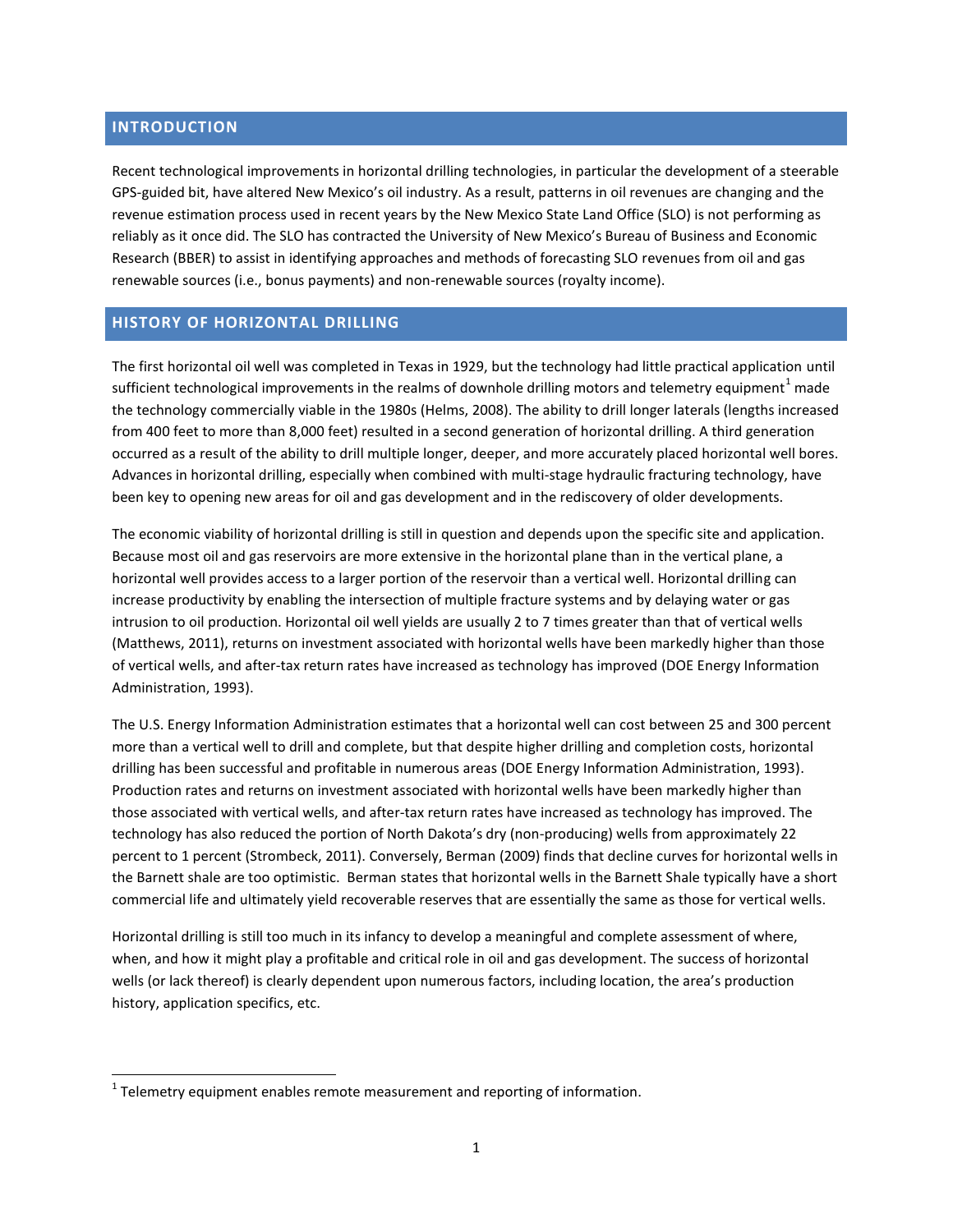# <span id="page-6-0"></span>**NEW MEXICO OIL AND GAS**

Oil and gas have been commercially produced in New Mexico since the 1920s. Development of the NM oil and gas industry and the influence on the industry of recent developments in horizontal drilling technology are discussed below.

# <span id="page-6-1"></span>HISTORY OF PRODUCTION AND PRICES

Commercial natural gas production began in New Mexico during the 1920s and steadily increased until low natural gas prices in the 1970s caused a significant decrease in production. Coalbed methane was discovered in the Fruitland Formation of the San Juan Basin during the late 1980s, resulting in increased production. Natural gas production has slowly declined in recent years. The majority of gas production currently comes from the San Juan Basin, with significant quantities also produced from the Permian and Raton basins [\(Figure 1\)](#page-6-2).<sup>2</sup>

<span id="page-6-2"></span>



Source: Compiled by BBER using ONGARD data

 $\overline{a}$ 

New Mexico oil production also began during the 1920s. Production increased steadily, peaked in 1969 at 129 million barrels, and subsequently declined steadily through the late 1970s, at which time oil embargoes and high oil prices created incentives to increase drilling (Broadhead 2003). Oil prices fell again in the mid-1980s, reversing the incentive to drill. Oil production in New Mexico has remained nearly constant from the 1990s to 2010 due to

 $^2$  For the purposes of this report, Oil and Natural Gas Administration and Revenue Database (ONGARD) product codes are categorized as either oil or gas; oil, oil condensate, oil (other liquid hydrocarbons), and lost oil are categorized as oil, whereas processed gas, gas (wet), gas plants' products, gas (lost, flared, or vented), and  $CO<sub>2</sub>$  are categorized as gas.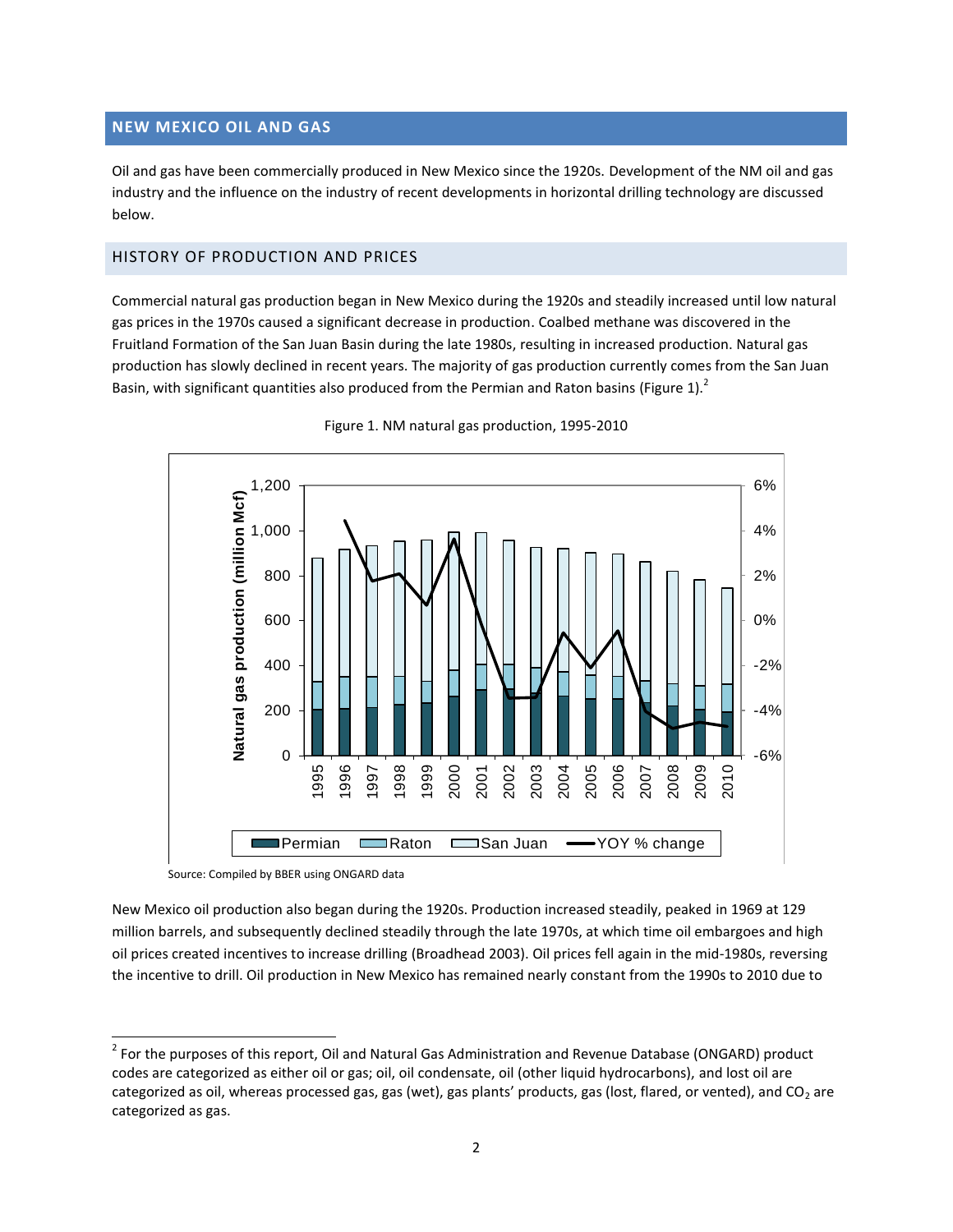<span id="page-7-0"></span>(1) the discovery of new plays, (2) reworking older wells, (3) development of the Dagger Draw field in Eddy County, and (4) new technologies [\(Figure 2\)](#page-7-0).



Figure 2. NM oil production, 1995-2010 (Source: Compiled by BBER using ONGARD data)

 $\overline{a}$ 

Weighted average prices received for NM oil and natural gas products are depicted in [Figure 3.](#page-8-0)<sup>3</sup> While both oil and natural gas prices have in general had an upward trend, natural gas prices have been more volatile than oil prices. As a result of the discovery of coalbed methane and the increase in natural gas prices, the value of natural gas produced in NM has increased exponentially from \$1.5 billion in the early 1990s to over \$6 billion a decade later [\(Figure 4\)](#page-8-1). Rising oil prices caused the value of New Mexico's produced oil to increase as well, from \$1.5 billion in 1990 to \$2 billion in 2000 (Broadhead, 2003).

Source: Compiled by BBER using ONGARD data.

 $3$  Depicted prices are weighted averages of the prices received for various natural gas products or oil products.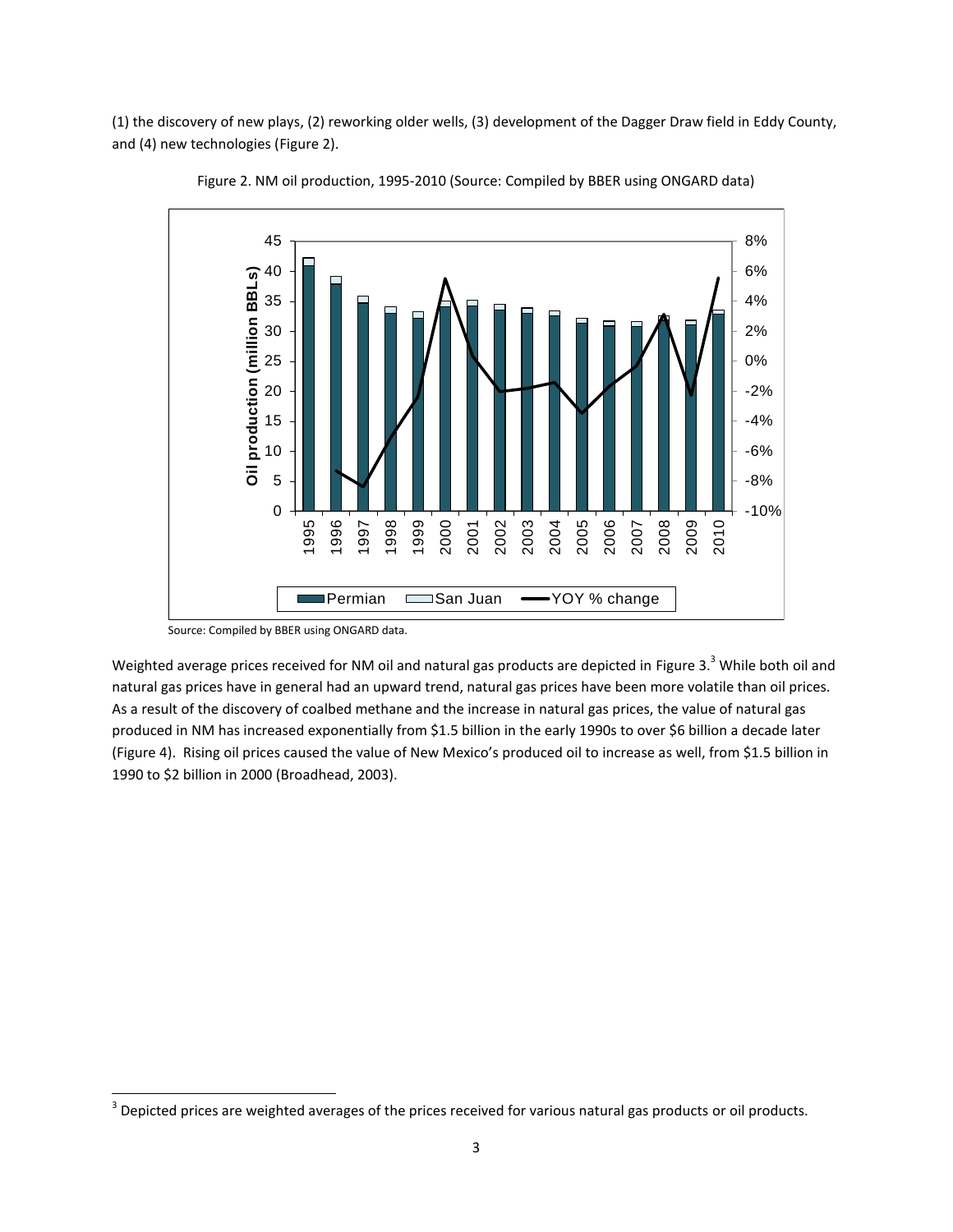<span id="page-8-0"></span>

Figure 3. NM oil and natural gas prices,  $1996-2011^4$ 

<span id="page-8-1"></span>Source: Compiled by BBER using the NM Taxation and Revenue Department's ONGARD County Volume and Value Reports.

Figure 4. Value of NM oil and gas, 1920s-2001



Source: Broadhead, 2003

<sup>4&</sup>lt;br>A smaller set of product codes was used in the price analysis than in other analyses presented herein; the price analysis included product codes 1 (oil), 2 (oil condensate), 3 (processed gas), 4 (wet gas), and 7 (gas plants' products).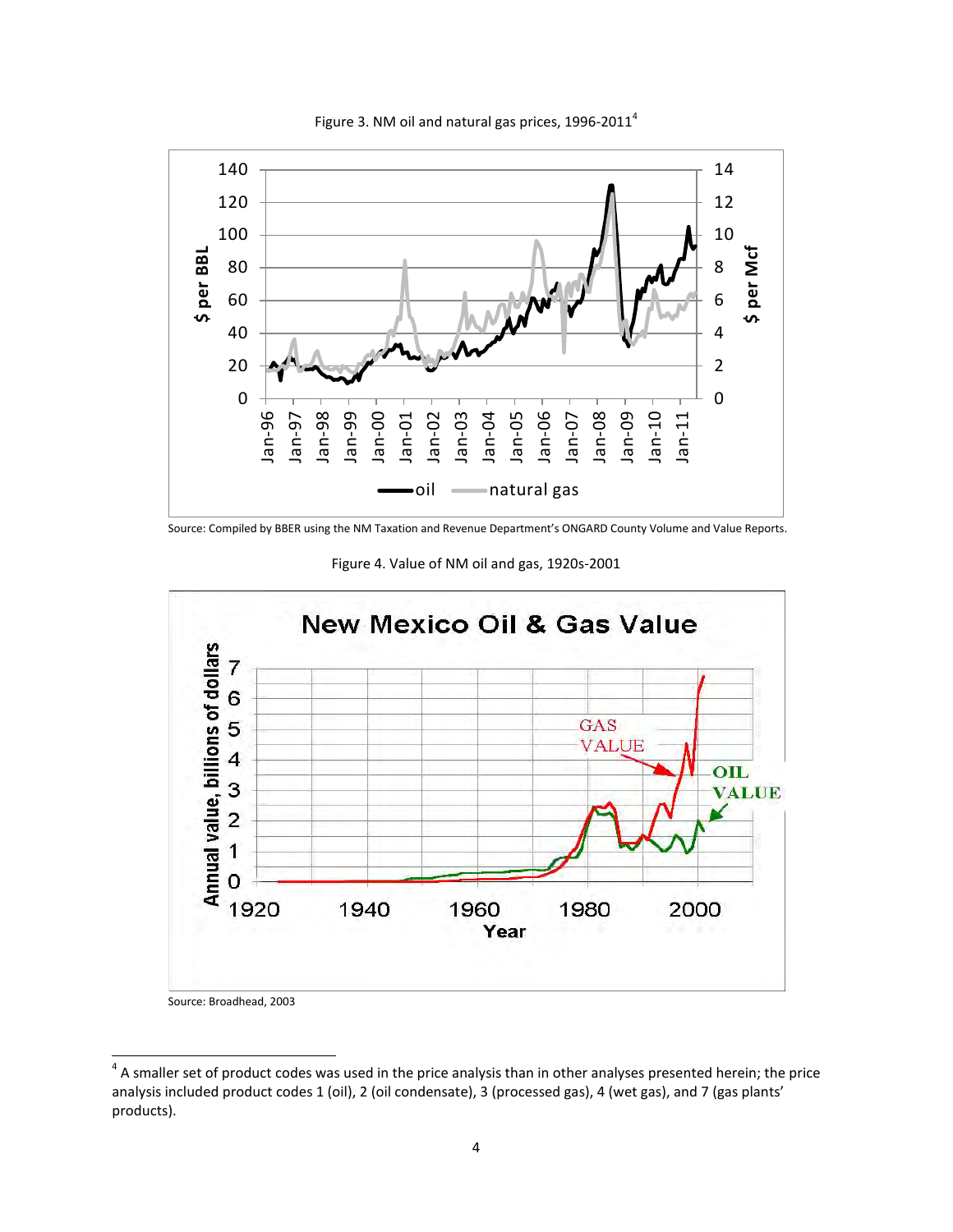# <span id="page-9-0"></span>REVENUES

The SLO receives oil and gas revenues in the form of bonus payments, annual rental payments, and royalties. Bonus payments and royalties are the largest oil and gas revenue sources, and are thus the focus of current efforts to improve revenue forecasting procedures.

# <span id="page-9-1"></span>BONUS PAYMENTS

Approximately 13 and 31 percent of NM state trust lands are located within the San Juan and Permian Basins, respectively. Because the San Juan Basin is almost entirely leased, Lea, Eddy, and Chaves Counties (located within the Permian Basin) are of significant importance in terms of the number of acres leased [\(Figure 5\)](#page-9-2). Lea, Eddy, and Chaves Counties are of even greater importance in terms of bonus payment revenues [\(Figure 6\)](#page-10-0); Lea County leases are on average responsible for 60 percent of state-wide bonus payments, while Eddy and Chaves Counties on average account for 26 and 11 percent, respectively.

<span id="page-9-2"></span>



Source: Compiled by BBER using ONGARD data.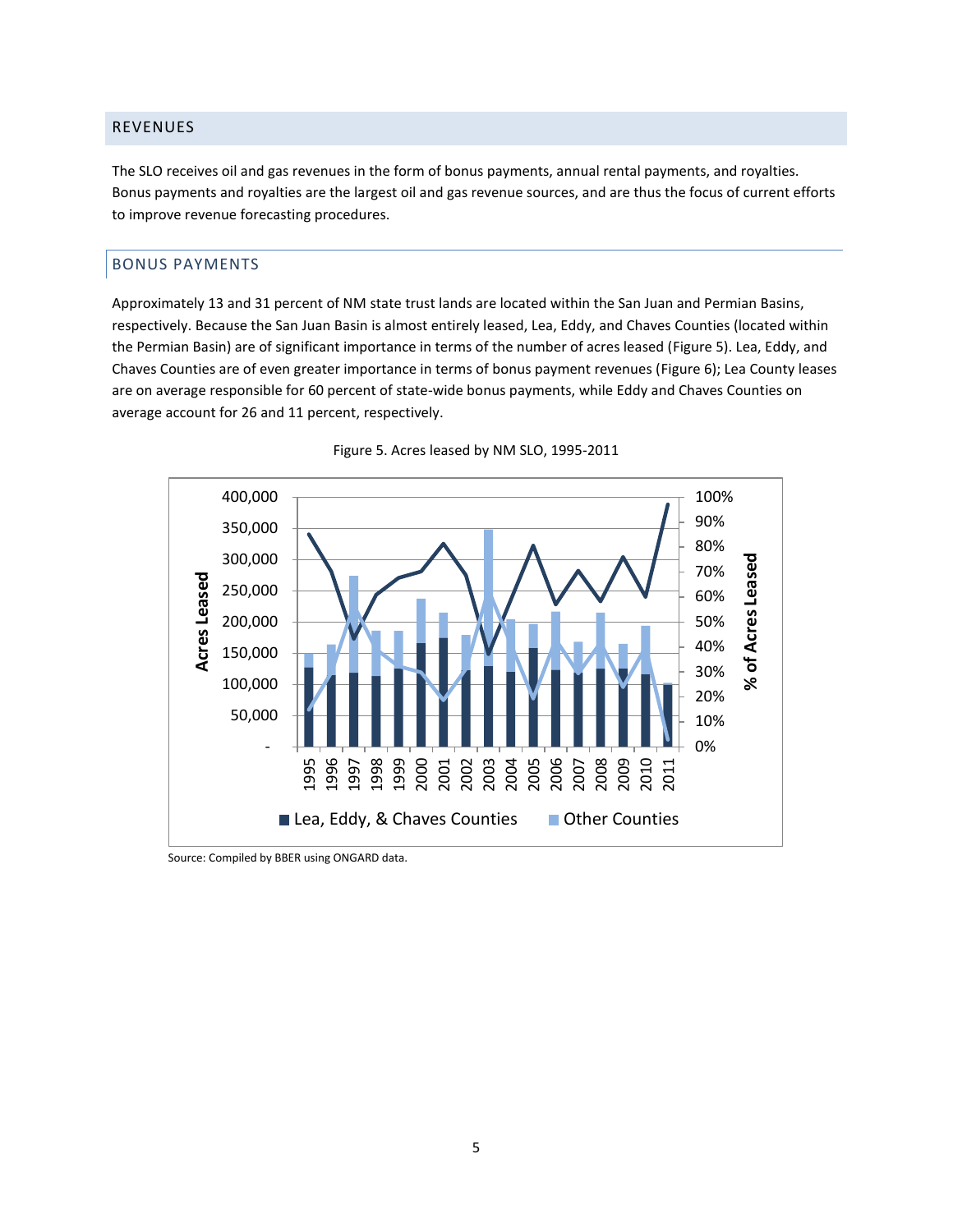

<span id="page-10-0"></span>

Source: Compiled by BBER using ONGARD data.

 $\overline{a}$ 

Between 1994 and the early part of this century, bonus payments averaged less than \$200 per acre, with bonus payments from Lea, Eddy, and Chaves Counties consistently higher than those in other areas of the state [\(Figure](#page-11-1)  [7\)](#page-11-1). During the past decade, per-acre bonus payments in these three counties (and in particular Eddy County) have increased dramatically. State-wide average per-acre bonus payments reached a record high in 2011, jumping from \$284 per acre in 2010 to \$908 per acre in 2011. Average per-acre bonus payments for tracts in Lea County increased to nearly \$1,100.

 $<sup>5</sup>$  At the time this analysis was compiled, bonus payment data were available only through September, 2011.</sup> Although data for 2011 is therefore incomplete, we nevertheless include 2011 in this and other bonus payment graphs to illustrate the dramatic increase in bonus payments that has occurred this year.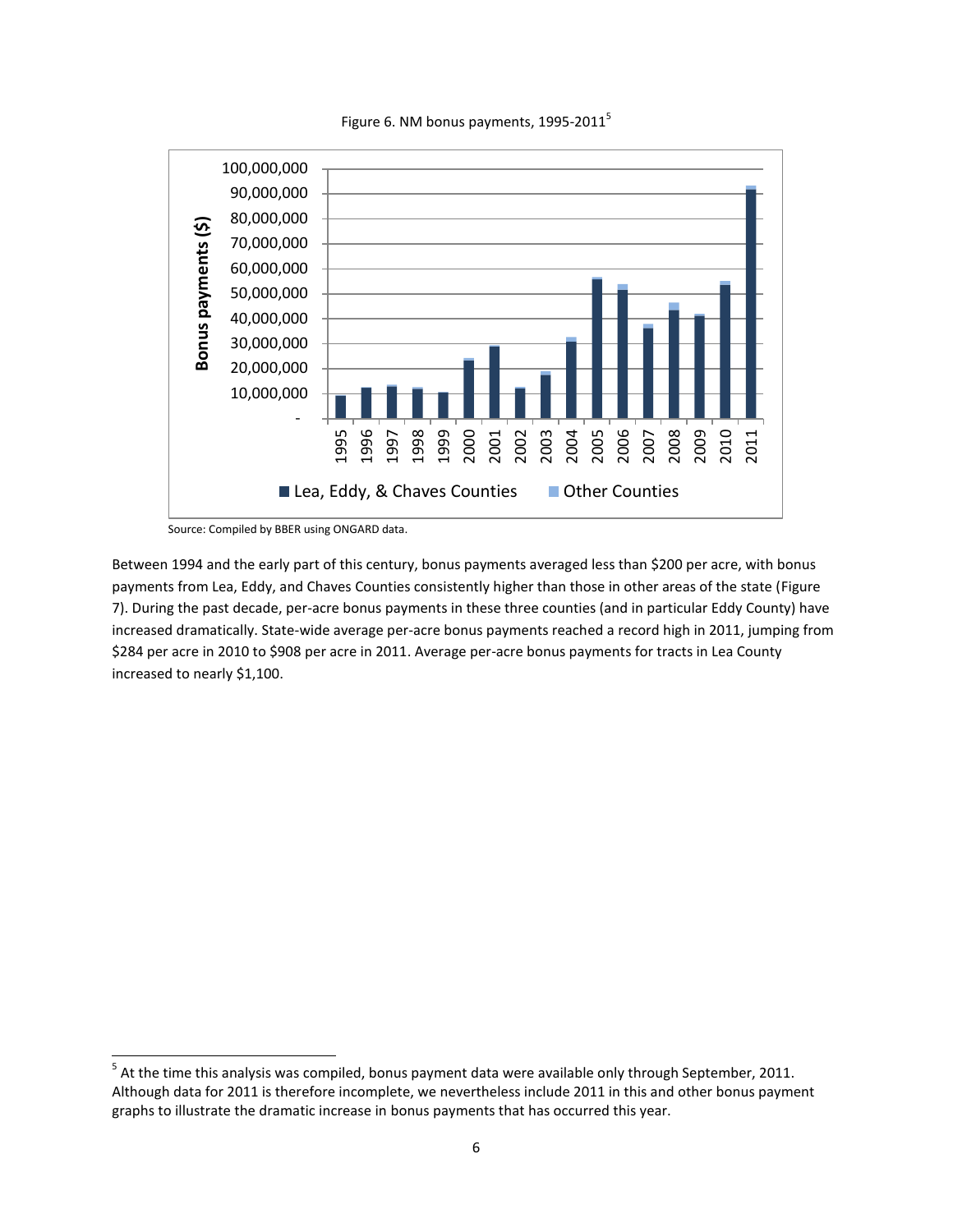<span id="page-11-1"></span>

Figure 7. Per-acre bonus payments, 1995-2011

Source: Compiled by BBER using ONGARD data.

This very recent and rapid rise in per-acre bonus payments has occurred as a result of changes in horizontal drilling technology and the associated lease of tracts that were formerly restricted. Portions of the Permian Basin have been closed to oil and gas drilling until very recently when advances in horizontal drilling (in particular, a GPSguided steerable bit) have mitigated concerns regarding the area's potash deposit. Beginning in June 2011, the SLO was able to offer for lease previously restricted tracts located in oil-rich regions of Lea and Eddy Counties. June, July, and August were therefore record-setting months, with bonus payments of \$17, \$19, and \$16 million, respectively. (In contrast, bonus payments received by the SLO in a typical month average between \$3 and \$6 million.)

Bonus payments are an indicator of oil and gas companies' production and revenue expectations. Large bonus payments received by the SLO during the summer of 2011 indicate that oil companies expect significant production from horizontal wells in Lea and Eddy Counties.

# <span id="page-11-0"></span>ROYALTIES

Royalties paid to the state of New Mexico have increased from less than \$100 million in fiscal year (FY) 1999 to nearly \$400 million in FY2011, and peaked at more than \$450 million in FY2009 [\(Figure 8\)](#page-12-0). In FY2003, approximately 65 percent of royalties resulted from natural gas production and only 35 percent resulted from oil production. Today the relative importance of oil and natural gas is reversed, with 65 percent of NM royalties now derived from oil production.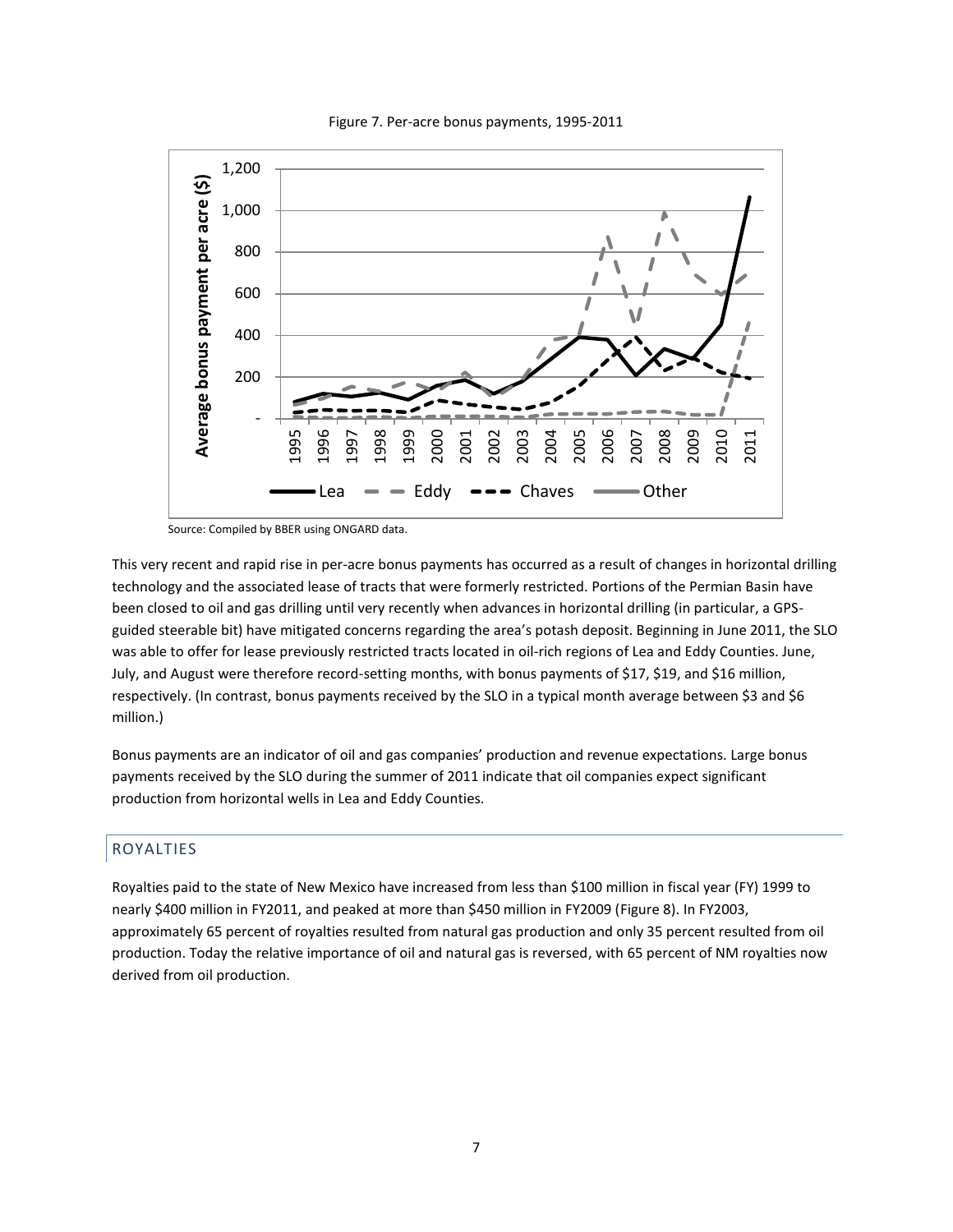<span id="page-12-0"></span>

Figure 8. NM oil and gas royalties, FY1997–FY2011

Since 1997, Lea, Eddy, and Chaves Counties have generated approximately 80 percent of New Mexico's oil and gas royalties [\(Figure 9\)](#page-12-1). Lea County is responsible for the majority of royalties from the Lea/Eddy/Chaves County area, although since 1997 the portion of New Mexico royalties resulting from Lea County has declined gradually while the portion derived from Eddy County has grown proportionately.

<span id="page-12-1"></span>

Figure 9. Royalties: Relative importance of Lea, Eddy, & Chaves Counties, 1997-2011

Source: Compiled by BBER using ONGARD data.

Source: Compiled by BBER using ONGARD data.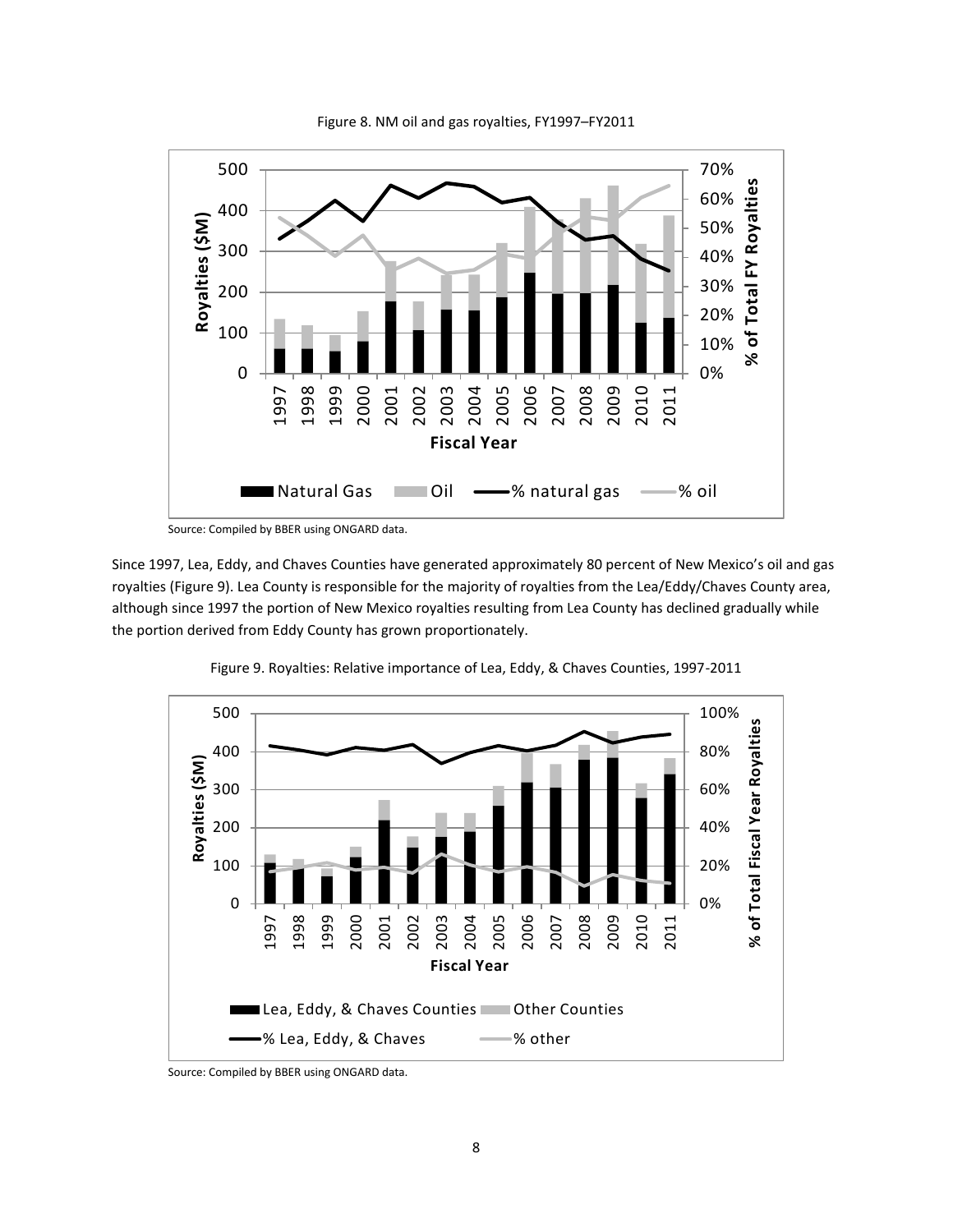# <span id="page-13-0"></span>TECHNOLOGY CHANGE

As discussed in the previous subsection, horizontal drilling has had a significant impact on New Mexico's oil and gas bonus payment revenues. Although evidence suggests that horizontal well technology is especially beneficial when coupled with multi-stage hydraulic fracturing (which has been used for years in both vertical and horizontal wells), data from ONGARD can be used to determine well-type (i.e., vertical or horizontal), but cannot be used to ascertain whether hydraulic fracturing is used. The NM Oil Conservation Division (OCD) collects data regarding the use of fracturing fluids on their C-105 form<sup>6</sup>, but the information is not input to ONGARD and is therefore unavailable for modeling and forecasting purposes. We thus focus our discussion and research on horizontal drilling. This section provides an analysis of horizontal wells in New Mexico – how the prevalence of horizontal wells has changed over time, and the implications for production and royalties.

ONGARD data pertaining to wells' surface and bottom hole locations are used to ascertain whether wells are vertical or horizontal. If a well's surface and bottom hole location are in the same range, township, section, and/or unit letter, then the well is assumed to be a vertical well. Alternately, if a well's surface and bottom hole location are in a different range, township, section, and/or unit letter, then the well is assumed to be a horizontal well. Not surprisingly, vertical wells are drilled and completed far more frequently than horizontal wells. Whereas relative changes in the frequency of vertical and horizontal well completions were similar between 1995 and 2006, since 2006 the number of vertical well completions has declined while that of horizontal wells has increased [\(Figure 10\)](#page-13-1). As depicted i[n Table 1,](#page-14-0) horizontal wells comprise a small portion of New Mexico oil and gas wells – out of nearly 30,000 oil and gas wells, fewer than 1,300 have been drilled horizontally. Horizontal wells are most prevalent in the San Juan Basin where they comprise 6.7 percent of wells, and are least prevalent in the Raton Basin where they comprise less than 1 percent of wells.

<span id="page-13-1"></span>



 $\overline{a}$ 

Source: Compiled by BBER using ONGARD data.

<sup>&</sup>lt;sup>6</sup> The OCD's C-105 form can be found at http://www.emnrd.state.nm.us/ocd/documents/C-10520110801.pdf.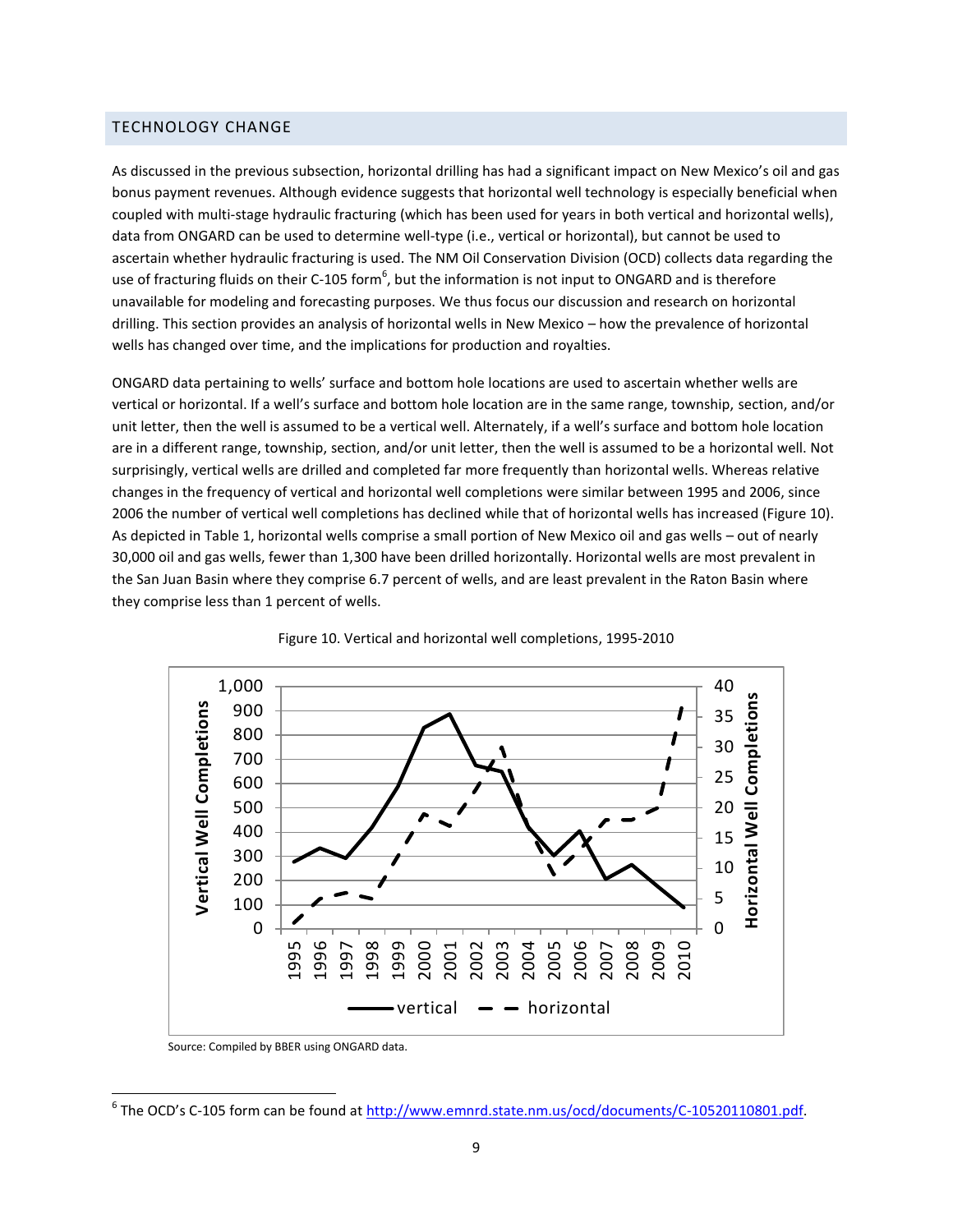<span id="page-14-0"></span>

|                     | <b>Vertical</b> |         | <b>Horizontal</b> |         |              |
|---------------------|-----------------|---------|-------------------|---------|--------------|
| <b>Basin/County</b> | <b>Number</b>   | Percent | <b>Number</b>     | Percent | <b>Total</b> |
| Permian             |                 |         |                   |         |              |
| Chaves              | 1,386           | 97.3%   | 39                | 2.7%    | 1,425        |
| Eddy                | 5,468           | 94.2%   | 337               | 5.8%    | 5,805        |
| Lea                 | 10,066          | 98.5%   | 150               | 1.5%    | 10,216       |
| Roosevelt           | 176             | 99.4%   | 1                 | 0.6%    | 177          |
| Total               | 17,096          | 97.0%   | 527               | 3.0%    | 17,623       |
| San Juan            |                 |         |                   |         |              |
| McKinley            | 71              | 97.3%   | $\overline{2}$    | 2.7%    | 73           |
| Rio Arriba          | 6,179           | 92.1%   | 528               | 7.9%    | 6,707        |
| San Juan            | 3,890           | 95.1%   | 202               | 4.9%    | 4,092        |
| Sandoval            | 12              | 100.0%  | $\Omega$          | 0.0%    | 12           |
| Total               | 10,152          | 93.3%   | 732               | 6.7%    | 10,884       |
| Raton               |                 |         |                   |         |              |
| Union               | 330             | 99.4%   | 2                 | 0.6%    | 332          |
| Harding             | 252             | 99.6%   | 1                 | 0.4%    | 253          |
| Total               | 582             | 99.5%   | 3                 | 0.5%    | 585          |
| <b>Total</b>        | 27,830          | 95.7%   | 1,262             | 4.3%    | 29,092       |

Source: Compiled by BBER using ONGARD data.

[Figure 11](#page-15-0) depicts natural gas production levels from New Mexico's vertical and horizontal wells from 1994 through 2010. Natural gas production from horizontal wells is minimal compared to that from vertical wells, but began increasing exponentially in the early part of the millennium; whereas horizontal wells were responsible for the production of a mere 9 million Mcf of natural gas in 2000, horizontal well production in 2010 was nearly 69 million Mcf (a 653 percent increase). While production from horizontal wells has increased exponentially in recent years, that of vertical wells has decreased.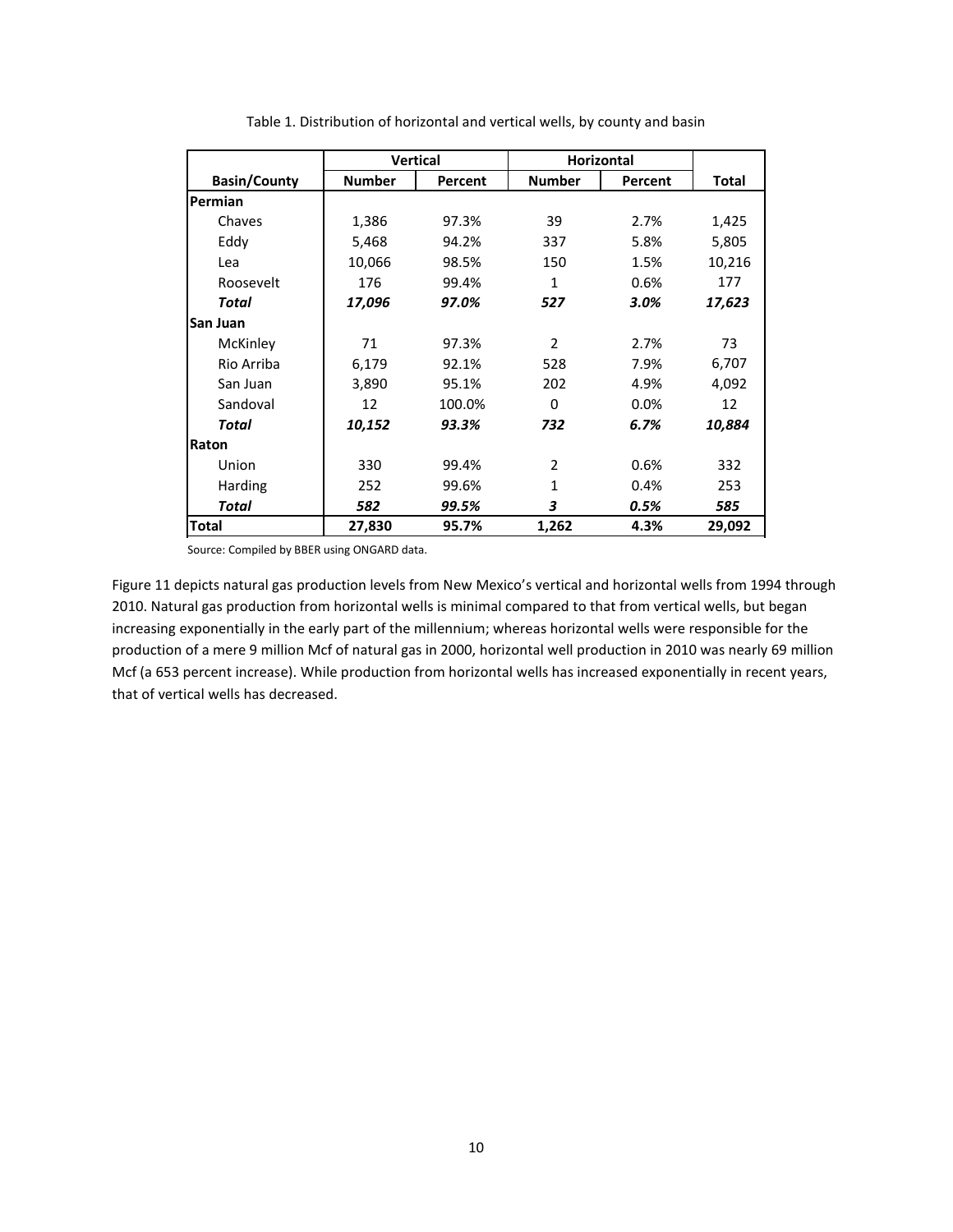<span id="page-15-0"></span>

Figure 11. Gas production from horizontal and vertical wells, 1994-2010

A similar story holds true for oil production. The amount of oil produced from horizontal wells has increased steadily since 1994 [\(Figure 12\)](#page-16-0), and increased sharply between 2009 and 2010. At the same time, oil production from vertical wells has slowly declined.

Source: Compiled by BBER using ONGARD data.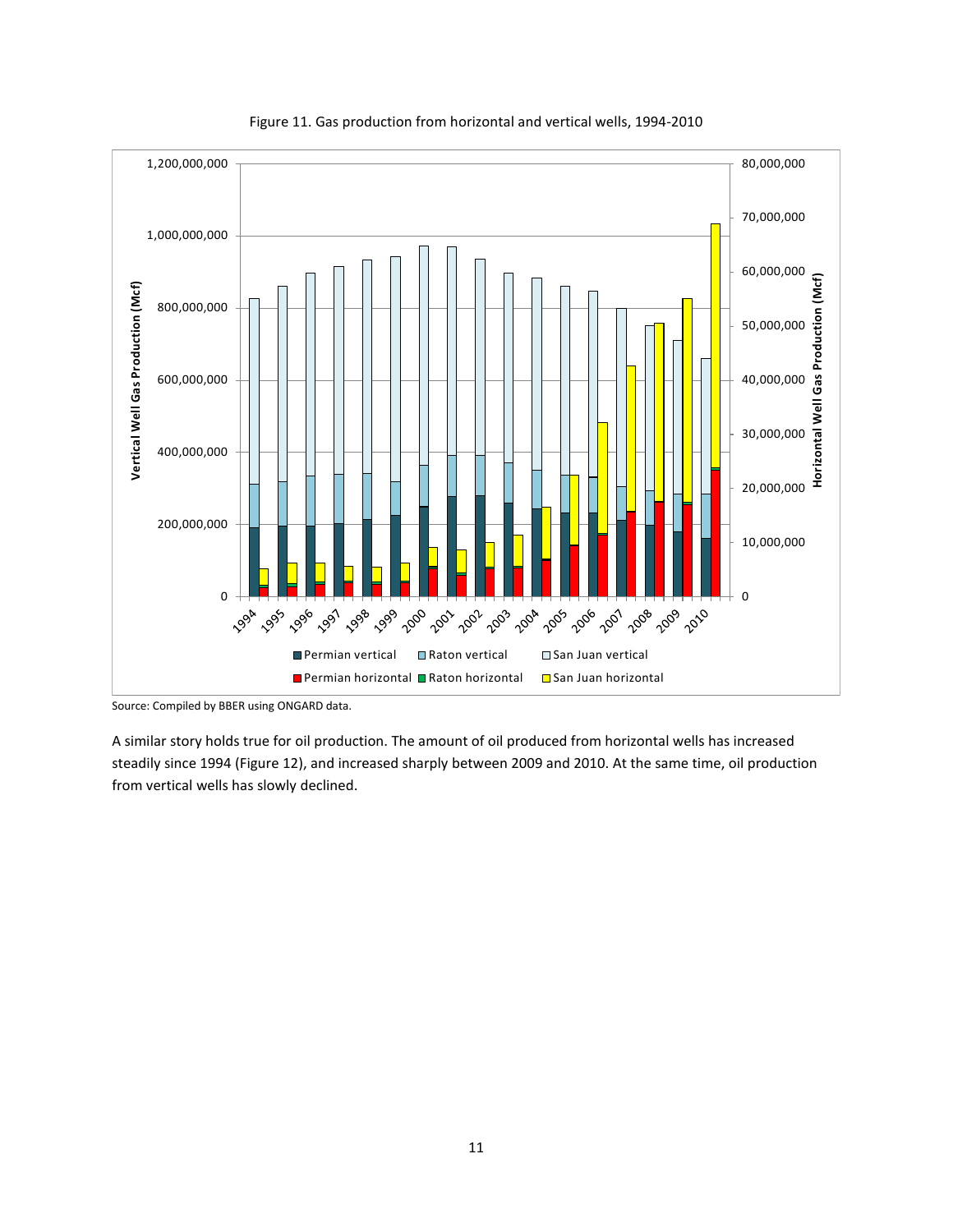<span id="page-16-0"></span>

Figure 12. Oil production from horizontal and vertical wells, 1994-2010

Source: Compiled by BBER using ONGARD data.

In 1994, horizontal wells contributed less than one percent of total natural gas and oil production. The portion of oil and natural gas produced using horizontal wells has increased over time such that in 2010 horizontal wells contributed 9.5 and 12.5 percent of natural gas and oil production, respectively [\(Figure 13\)](#page-17-2).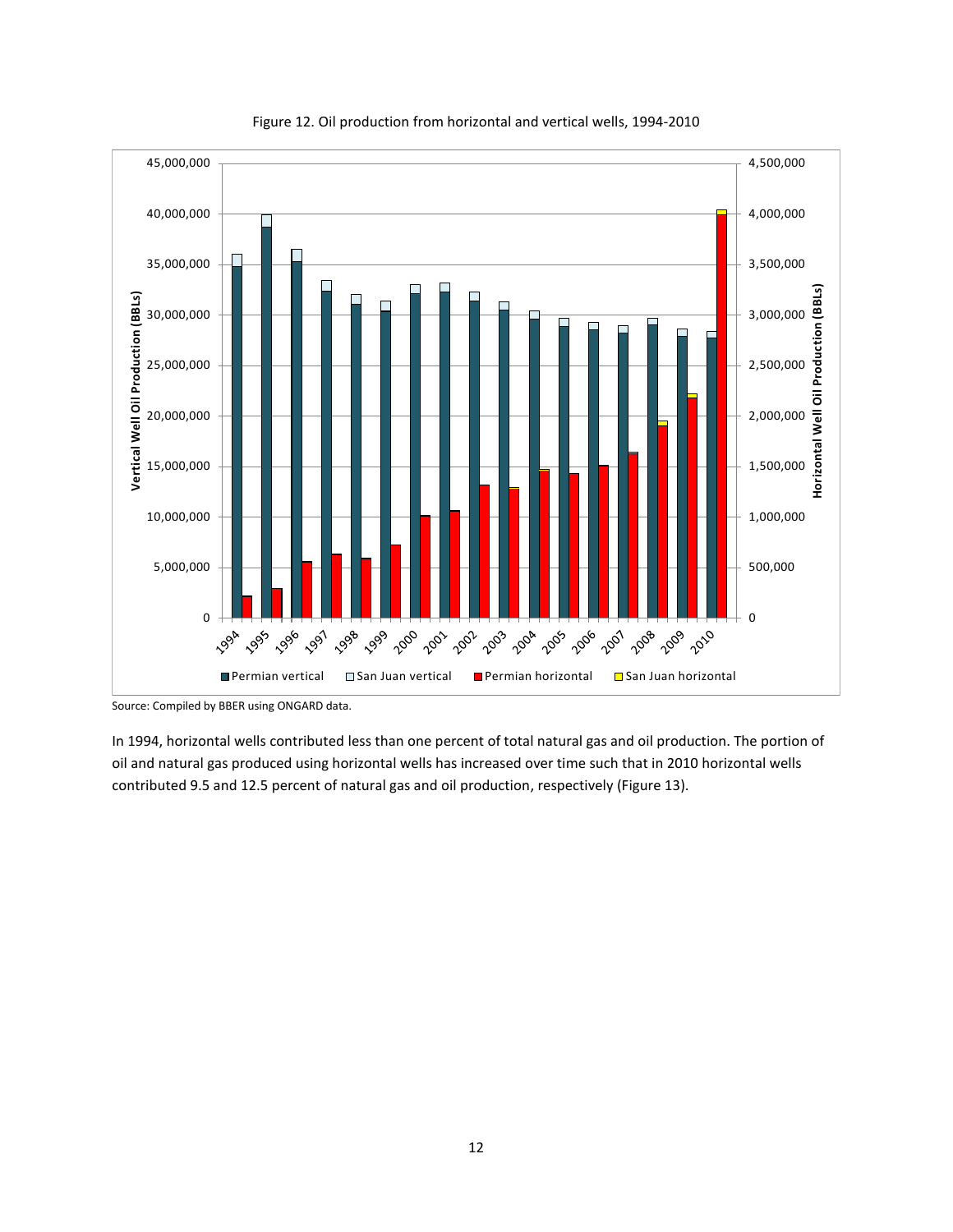<span id="page-17-2"></span>

Figure 13. Percent of total production from horizontal wells, 1994-2010

Source: Compiled by BBER using ONGARD data.

# <span id="page-17-0"></span>**OTHER STATES' OIL AND GAS REVENUE FORECAST METHODS**

The reliability of the five-year moving average model used by the New Mexico SLO to forecast oil and gas revenues has been declining. It is expected that the increased incidence of horizontal drilling has been at least in part responsible for this change. Recent developments in the Permian Basin (i.e., the leasing of previously restricted tracts) suggest that the ability of a five-year moving average model to accurately predict future SLO revenues is likely to erode further. Understanding how horizontal drilling technologies are affecting NM oil and gas revenues may have important implications for developing more accurate forecasts of NM oil and gas revenues. As a first step in developing a new modeling approach, we assess the experiences of other states with horizontal drilling. Below is a discussion of production forecast methods used by personnel in other states, historical horizontal drilling and production in these states, and how (if) horizontal drilling is being accounted for in their forecast methods.

#### <span id="page-17-1"></span>BONUS PAYMENTS

As a result of the inability and/or difficulty in predicting bonus payments, revenue forecasters in other states either do not forecast bonus payments or have very simplistic methods for doing so. For example, personnel in the Colorado Governor's Office of State Planning and Budgeting are responsible for forecasting bonus payments associated with federal mineral leasing (FML) activities. However, because bonus payments follow a seemingly random walk, they forecast this revenue source by calculating the prior year's bonus payments as a percent of total revenues and projecting that percentage forward (Schrock, 2011). Colorado Legislative Council staff estimate total FML revenues as a function of natural gas prices and divide the FML revenue forecast into bonus payment and non-bonus payment portions based upon historical shares (Carey, 2011).

Employees of the Montana Minerals Management Bureau project bonus payments, but do not use a formal model. Rather, conservative quarterly projections are made for the upcoming fiscal year based upon recent sales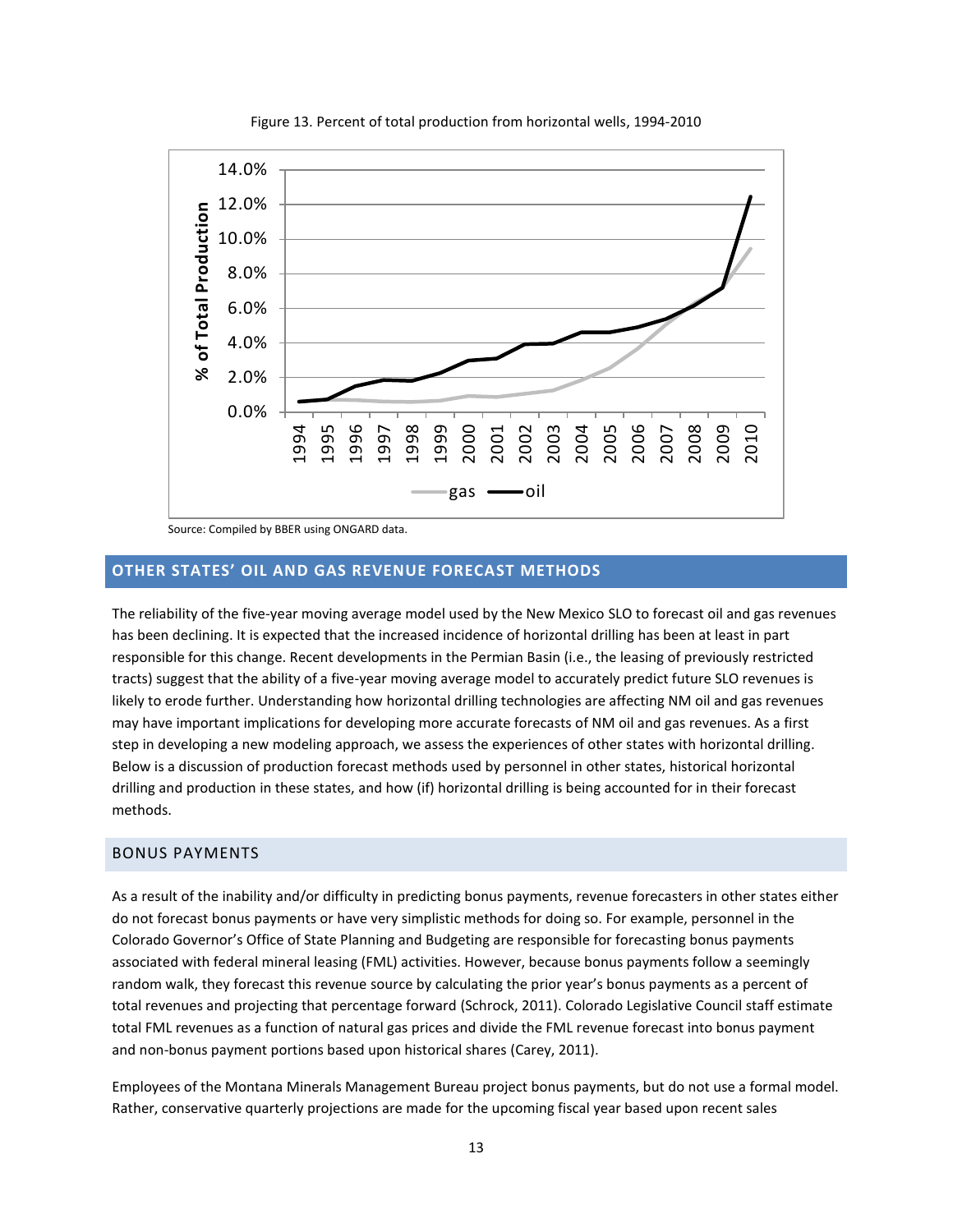information. If a large sale occurred in the recent past, such information is omitted when making projections; i.e., the Bureau assumes another large sale will not occur. The legislature occasionally asks for a three-year forecast, in which case the Bureau holds the forecast constant for all three years (Mason, 2011). The Wyoming Office of State Lands & Investments indicates that they have not found an effective method for projecting bonus payments and therefore make no such projections (Bracht, 2011).

# <span id="page-18-1"></span><span id="page-18-0"></span>ROYALTIES, PRODUCTION TAXES, SEVERANCE TAXES, ETC.

# COLORADO

Fluctuations in Colorado's oil and gas severance tax revenues have historically been driven by prices changes, as production has been relatively flat. Natural gas generates the vast majority of Colorado's severance tax revenues, and if the natural gas price forecast is fairly accurate, then the Colorado severance tax forecast will also be fairly accurate (Schrock, 2011). Recently, however, horizontal drilling in the Niobrara Shale has resulted in record bonus payments and increased oil royalties. Because it is unclear how horizontal drilling will affect production, decline curves, and royalties, there is uncertainty regarding how to incorporate this technology into forecast models (Milonas, 2011).

The Colorado Governor's Office of State Planning and Budgeting develops revenue forecasts for the governor. Forecasts are developed for the current year and two additional years, although forecasts beyond the current year are typically not very reliable due to price volatility. Because oil and gas companies can claim a credit for 85 percent of the company's property taxes against their severance tax liability, and because property tax rates vary by county, the Office of State Planning and Budgeting forecasts revenues at the county level. Production is forecast at the county level by applying trend analysis to historical production data. Results are adjusted based upon knowledge of where rigs are operating in the state and thus where drilling activity is likely to occur.

The Colorado Legislative Council Staff develops revenue forecasts for the legislature. County-level oil and gas production forecasts are developed by applying a ten-year average annual decline (or growth) rate to the most recently available annual production data. The product of the state-level price forecast and the county-level production forecast yields a county-level forecast of gross value, which is subsequently adjusted to account for property tax credits and stripper wells, which are taxed at a lower rate (Carey, 2011).

# <span id="page-18-2"></span>MONTANA

Between 2003 and 2006 oil production in the Bakken Formation's Elm Coulee Field grew exponentially, whereas production in the remainder of the state held fairly constant [\(Figure 14\)](#page-19-0). As a result the Elm Coulee Field is currently responsible for approximately half of Montana's oil production. Drilling in the Elm Coulee Field has been almost exclusively horizontal, and the decline in production appears to occur faster than in other areas (Dale, 2011). As a result, Elm Coulee Field production and revenue estimates are developed separately from those of other areas.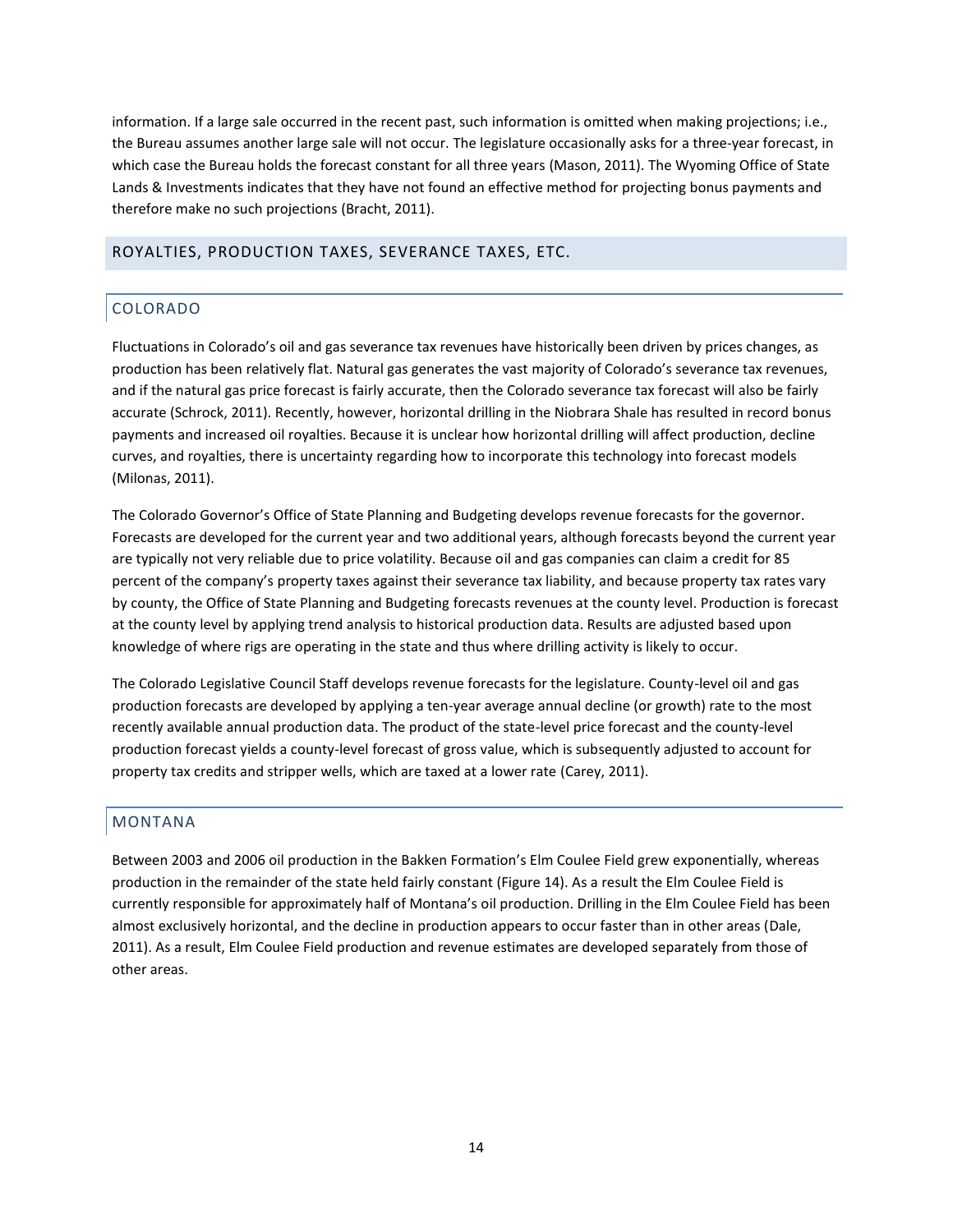<span id="page-19-0"></span>

Figure 14. Montana oil production, 1995-2005

Source: Montana Legislative Fiscal Division, 2011

 $\overline{a}$ 

Analysts in Montana's Office of Budget and Program Planning disaggregate oil and gas production data by tax category, which varies by product, production method, age of well, type of well (horizontal or vertical), prior year's production, WTI crude oil price, and interest.<sup>7</sup> Oil production forecasts are developed for each geographic area and tax category, while natural gas production forecasts are only estimated for each tax category. (Because natural gas production characteristics are rather homogeneous across the state of Montana, state-wide models are used to project natural gas production.) In all cases quarterly production volumes are modeled as a function of historical production volumes.

To forecast oil production, the Montana Legislative Fiscal Division develops field-level models for the Elm Coulee Field and ten other major fields, while production from all other areas is modeled jointly. Normalized decline curves, which represent average production by the age of well (in months), are developed for the Elm Coulee, each of the other ten major fields, and all other areas. The normalized decline curves are applied (by tax category) to each existing well and to an estimate of wells to be drilled in the future. Legislative Fiscal Division staff notes that normalized decline curves are quite accurate after peak production, and that errors in their revenue forecasts typically stem from errors in the price forecast rather than errors in the production forecast (Johnson, 2011).

Natural gas models are developed in a similar fashion. Normalized decline curves are estimated for each of eight fields responsible for the recent increase in production as well as for the remainder of the state. Production is forecast by applying the normalized decline curves to each existing well and to an estimate of spudded wells.

 $^7$  Interest refers to whether the tax payer is a working interest owner (and therefore shares in a well's costs) or a royalty recipient.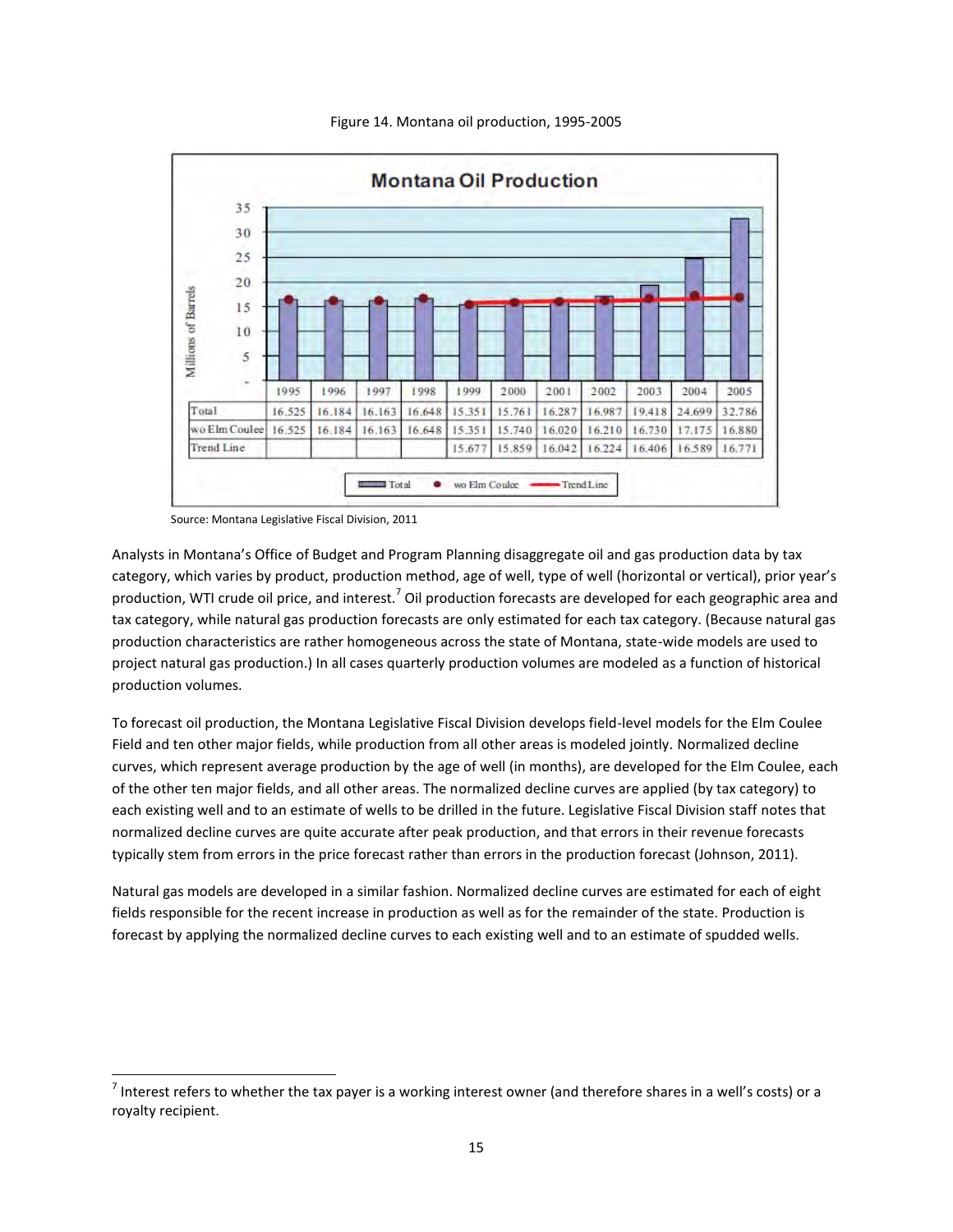# <span id="page-20-0"></span>NORTH DAKOTA

Horizontal drilling began in North Dakota in 1987 and has become a major factor in the development of North Dakota's Bakken Formation. Horizontal wells have become more common since 2000; nearly all North Dakota wells are now horizontally drilled. Analysts have found that decline curves associated with the horizontal wells are much steeper than those associated with vertical wells, with most production occurring within the first 18 months.

Because nearly all North Dakota wells are now horizontally drilled, the process used by the North Dakota Office of the State Tax Commissioner to forecast revenues has changed dramatically. The significant heterogeneity that was previously present (with respect to both technology and type of well) required nearly a well-by-well forecasting approach. Decline curves for the wells in a particular field and formation were averaged and the result used as the decline curve for that field and formation. However, because technology and well-type are now nearly homogeneous, research analysts currently use much more of a macro approach when forecasting oil and gas revenues; a well-by-well approach is no longer necessary.

# <span id="page-20-1"></span>TEXAS

Beginning in the late 1990s horizontal wells began to play an important role in natural gas production from the Barnett Shale, and now clearly dominate [\(Figure 15\)](#page-20-2); between 2004 and 2010 the number of horizontal wells in the Barnett Shale grew from fewer than 400 to more than 10,000 (DOE Energy Information Administration, 2011).

Figure 15. Importance of horizontal wells in Barnett shale natural gas production



# <span id="page-20-2"></span>Annual Barnett shale natural gas production by well type

billion cubic feet (Bcf)

The Texas Comptroller of Public Accounts is responsible for forecasting oil and gas revenues, but office personnel indicate that the area is so dynamic that a new model is developed each year (Pham, 2011); oil and gas revenues are not forecast using a given model or approach. Factors that are considered when developing the model each

Source: DOE Energy Information Administration, 2011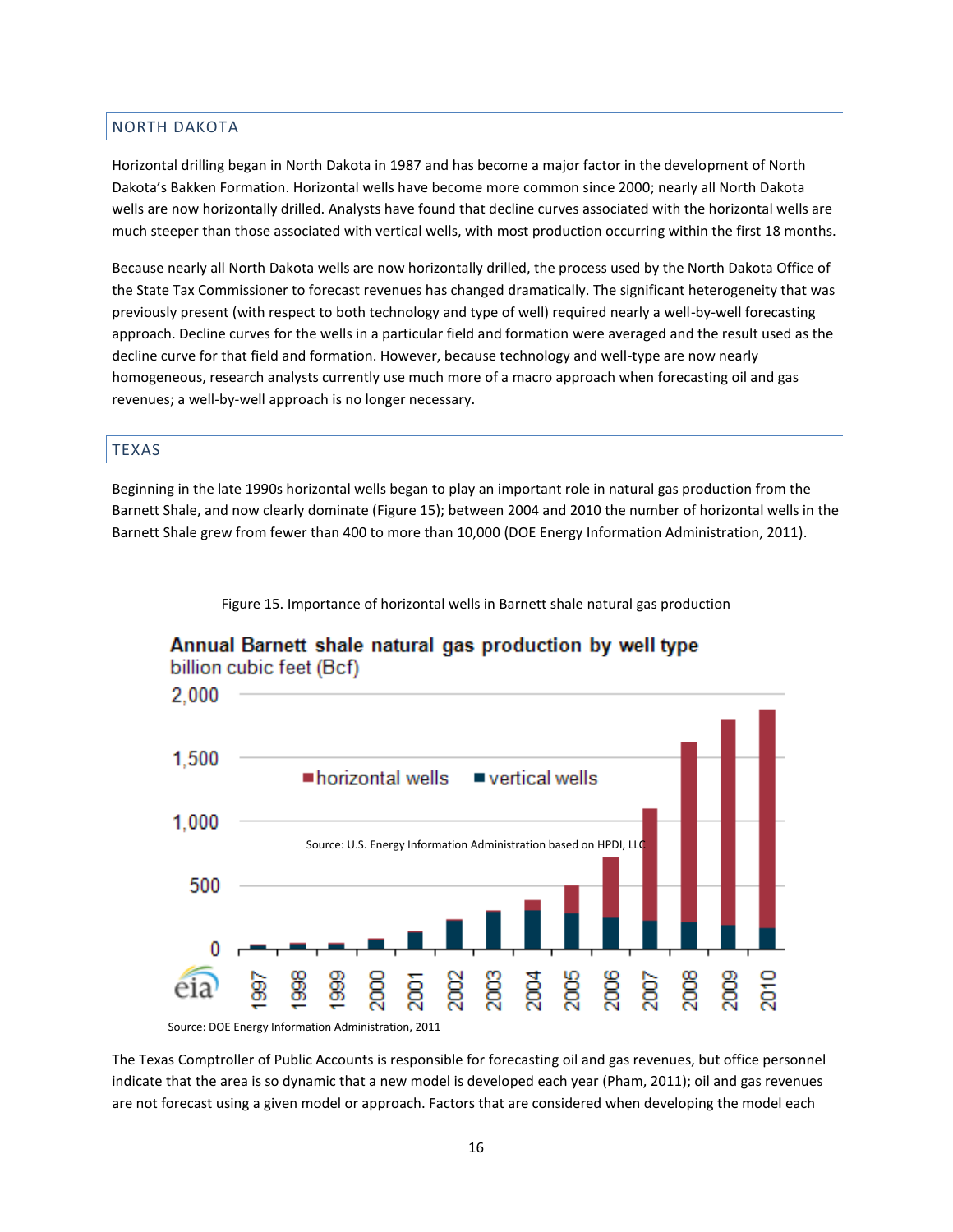year include relative oil and gas prices, technology, drilling rig counts (vertical, horizontal, oil, and gas), relative strength of the US dollar and the Euro, global economies, weather, pipelines and market scale, oil and gas companies' cost structures and input costs, and US and global geopolitics.

# <span id="page-21-0"></span>WYOMING

The Consensus Revenue Estimation Group forecasts production levels by applying historical decline rates to recent production data and making necessary adjustments to account for information obtained from various information sources and industry contacts. However, when potential adjustments are highly speculative, no adjustments are made (Grenvik, 2011). For example, when new areas of the Niobrara were opened in 2010 due to technology advancements, no adjustments were made to the production forecast.

# <span id="page-21-1"></span>**NEW MEXICO OIL AND GAS REVENUE ANALYSIS**

# <span id="page-21-2"></span>DATA

 $\overline{a}$ 

The New Mexico State Land Office provided several datasets (extracted from ONGARD) for use in developing revenue forecast models: (1) well surface location, (2) well bottom hole location, and (3) well-level production data.<sup>8</sup> In addition, lease-level bonus payment data were obtained from the SLO website.<sup>9</sup> Information regarding the variables contained in each dataset, as well as associated definitions, is provided in *[Appendix B: Datasets,](#page-35-0)  [Variables, and Definitions](#page-35-0)*.

Well location data (i.e., surface and bottom hole location data) were obtained for all existing wells. To assess the effect of horizontal drilling on oil and gas revenues, horizontal and vertical wells must be identified, which is accomplished using well-level surface and bottom hole location data; if a well's surface and bottom hole are located in the same range, township, section, and unit letter, the well is assumed to be vertical. Alternately, if a well's surface and bottom hole are located in a different range, township, section, and/or unit letter, the well is assumed to be horizontal.

Oil and gas production data is reported at the well and producing zone or pool level. ONGARD contains oil and gas production data for 1994 through the present. To assess whether and how horizontal drilling is affecting oil and natural gas production, well location and production data were merged using both well number and pool identification number.

Bonus payments may serve as a leading indicator of a company's expectations regarding an area's production potential. That is, if a company expects an area to be more productive than other areas, the company will be willing to pay more to acquire access to the area. To assess whether high (low) bonus payments are associated with high (low) production, bonus payment data must be merged with well location and production data. Thus bonus payment data for 1994 through 2011 were obtained from the SLO website.

<sup>8</sup> PUN-level royalty data were also provided by the SLO. Royalty data was used in the *New Mexico Oil and Gas* section of our report, but is not used for revenue forecasting purposes.

<sup>&</sup>lt;sup>9</sup> http://leasesale.nmstatelands.org/leasesaleresults.aspx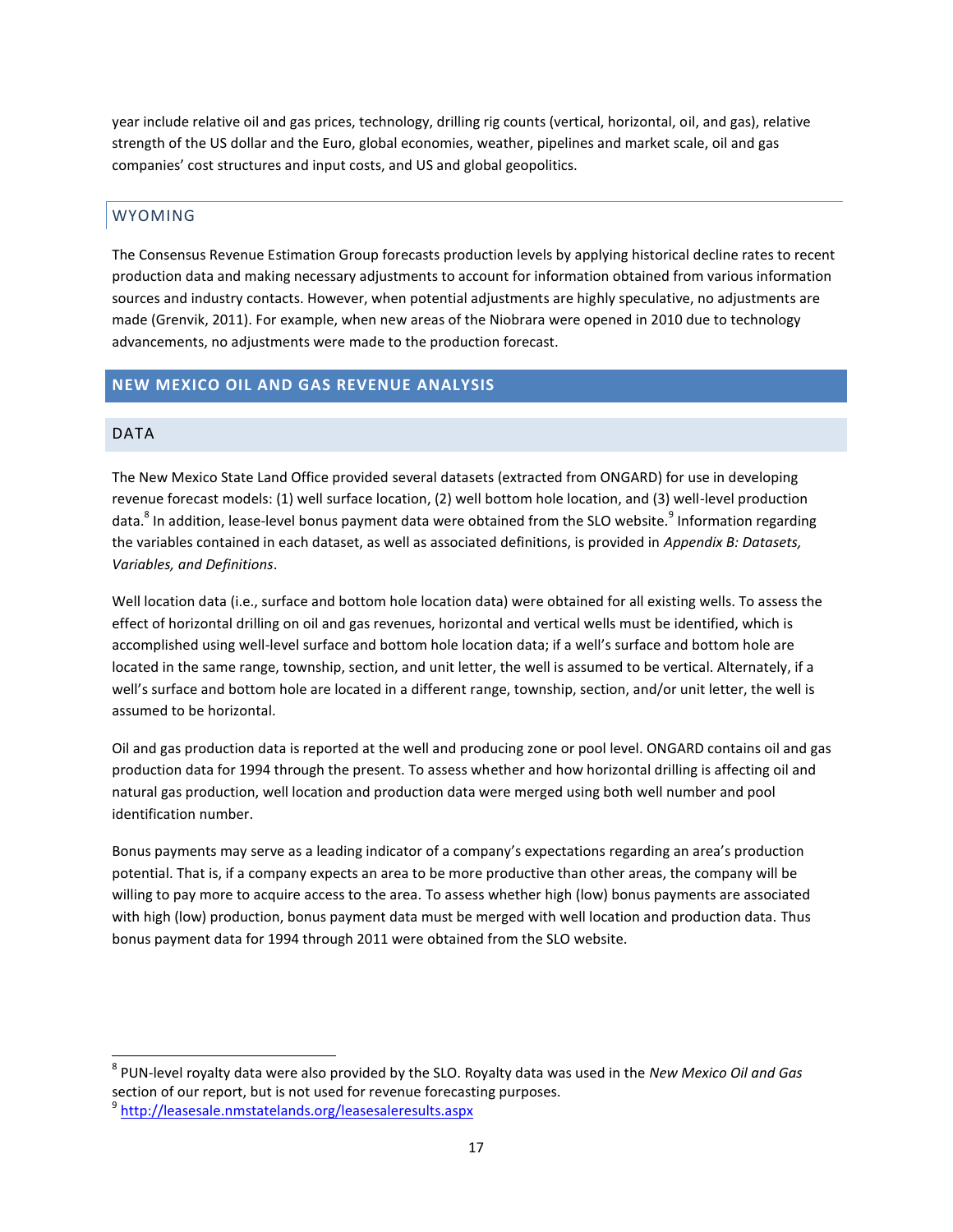# <span id="page-22-0"></span>BONUS PAYMENTS

Efforts made by revenue forecasters in other states to develop a model for predicting bonus payments have been unfruitful (see *[Bonus Payments](#page-17-1)*, p[. 13\)](#page-17-1). This suggests that a multi-stage spatial modeling process may be required to obtain more accurate forecasts than those achieved through current modeling efforts. We propose the following approach:

- 1. Identify what factors/variables determine which tracts SLO will put up for lease. Use this and historical lease auction information to develop a spatial model for predicting which tracts will be auctioned and which tracts will be leased.
- 2. Use spatial econometrics to predict bonus payments for specific tracts. Explanatory variables might include the following for surrounding tracts: (1) leased or unleased, (2) leased by which company, (3) number of producing and dry wells, (4) well type, (6) production level.

Although conceivable that the proposed approach will yield more accurate bonus payment forecasts than those currently available, the development and construction of such a model is beyond the scope of the present project.

# <span id="page-22-1"></span>ROYALTIES

As a first step in assessing whether horizontal drilling technologies are affecting New Mexico's oil and gas royalty revenues, we use monthly production data to compare vertical and horizontal wells' average production as a function of well age (in months). [Figure 16](#page-23-0) provides a comparison of average oil production time paths for horizontal and vertical wells; [Figure 17 c](#page-23-1)ompares average natural gas production time paths for horizontal and vertical wells. Production time paths to the right of the dashed vertical lines are likely unreliable due to small sample size; because fewer wells have been in operation for a long period of time, sample size decreases as the age of well increases. The time paths of both oil and natural gas production appear to agree with anecdotal evidence obtained through discussions with analysts in other states – on average, horizontal wells appear to have higher initial production potential but steeper declines. Production increases that occur in older wells may result from the application of secondary or tertiary recovery methods designed to enhance production.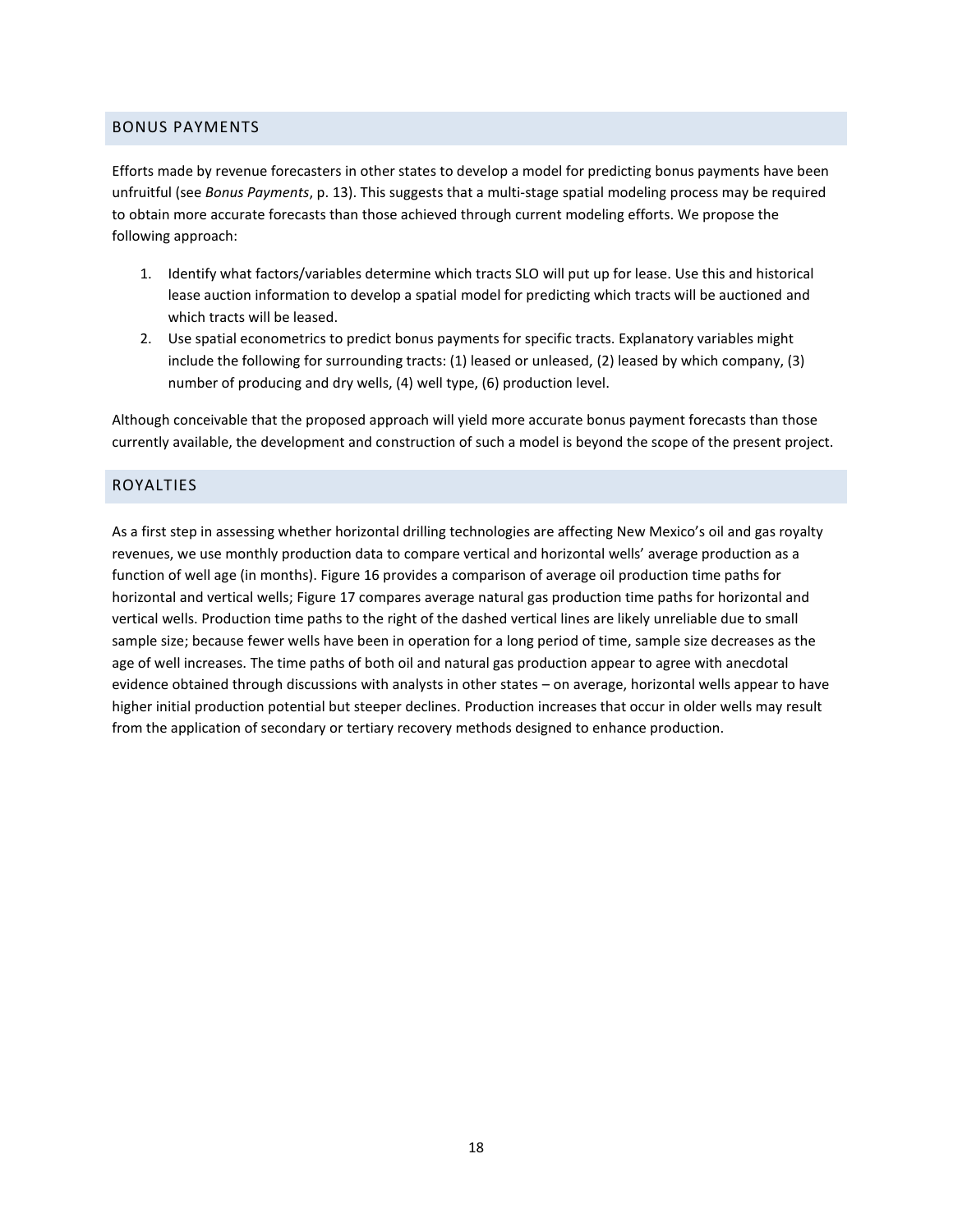<span id="page-23-0"></span>

Figure 16. Average oil production time paths for vertical and horizontal wells

<span id="page-23-1"></span>Source: Compiled by BBER using ONGARD data.

Figure 17. Average gas production time paths for vertical and horizontal wells



Source: Compiled by BBER using ONGARD data.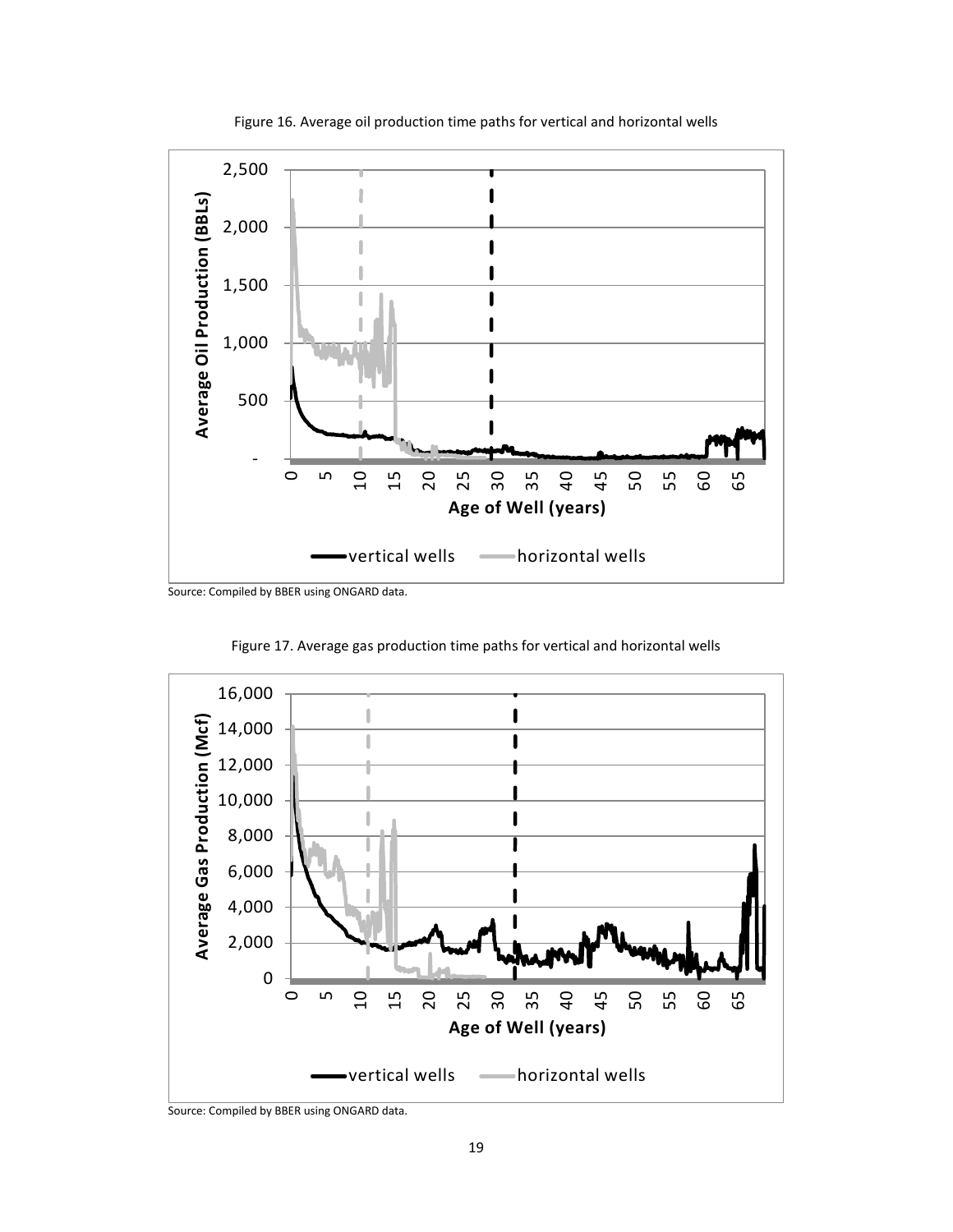Production time paths may differ from one field or pool to another. To provide preliminary insight as to whether this is the case in NM, we compare horizontal and vertical wells' production time paths for various pools.<sup>10</sup> Because horizontal wells still comprise a small portion of NM wells, and due to data issues discussed in *[Appendix A:](#page-29-0)  [Addressing Data Complexities](#page-29-0)*, there are a limited number of pools with producing horizontal and vertical wells and for which sufficient and reliable data are available. [Figure 18](#page-25-0) provides production time paths for a subset of pools. However, results should be considered carefully, as sample sizes are quite small. Sample sizes are largest for pool 51020 (Red Hills; Lower Bone Spring), which for a given well age has between 1 and 25 producing vertical wells and between 1 and 9 producing horizontal wells. (In contrast, other pools depicted i[n Figure 18 h](#page-25-0)ave a maximum of 14 vertical wells and 4 horizontal wells.) Graphs for pool 51020 suggest that horizontal drilling technologies have successfully increased both oil and natural gas production rates; the average production rate from horizontal wells in pool 51020 continues to exceed that of vertical wells even after 10 years of production. Graphs for pool 96473 (Pierce Crossing; Bone Spring, East) also suggest increased production rates as a result of horizontal drilling technology, though horizontal wells accessing pool 96473 have been operational for approximately one year and therefore offer only very preliminary information regarding production time paths. In contrast, pool 97715 (Wildcat G-05 S153111O; ABO-WOLFCAMP) graphs suggest that horizontal and vertical wells have similar production profiles. Thus whether horizontal wells offer a production advantage appears to be field- or poolspecific.

 $\overline{a}$ 

 $^{10}$  Datasets used in our analysis do not contain field information, but do contain pool identification numbers.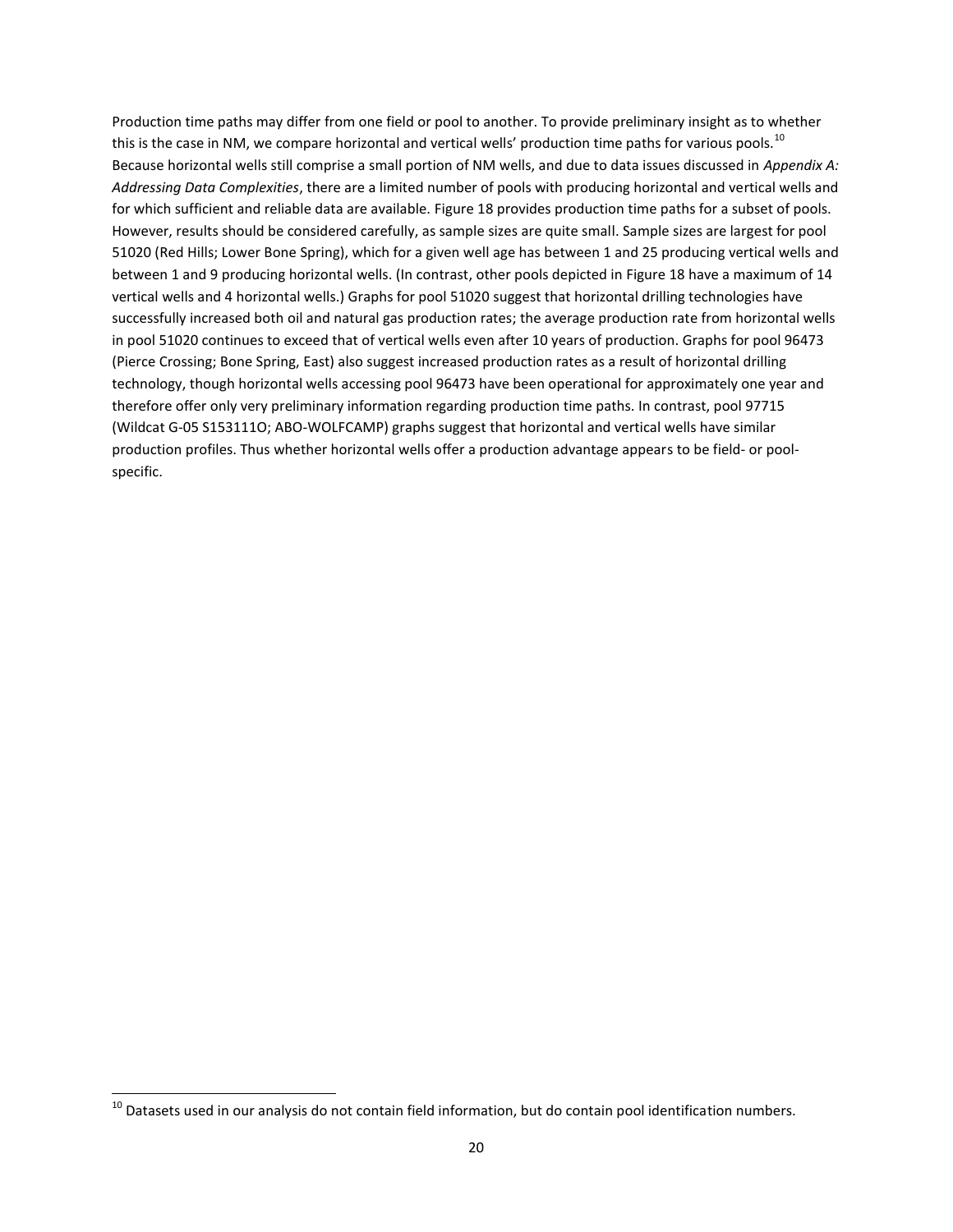

<span id="page-25-0"></span>Figure 18. Average vertical and horizontal well production time paths for specific pools Figure 18. Average vertical and horizontal well production time paths for specific pools

Source: Compiled by BBER using ONGARD data. Source: Compiled by BBER using ONGARD data. 21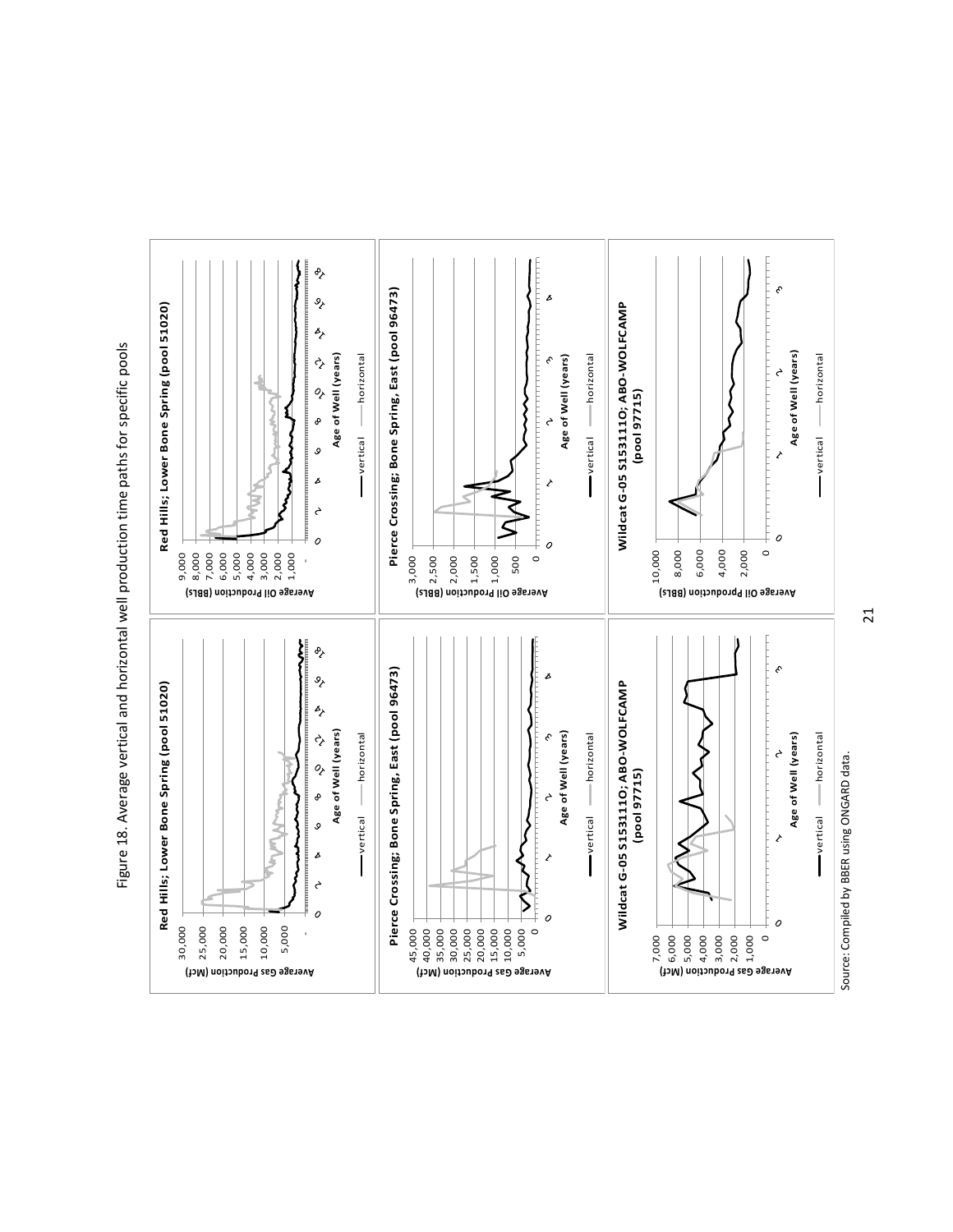# <span id="page-26-0"></span>**SUMMARY AND RECOMMENDATIONS**

Horizontal wells are becoming more prevalent in New Mexico; the number of horizontal well completions has been increasing since 2005, whereas the number of vertical well completions has fallen. As a consequence, oil and gas production from horizontal wells has increased exponentially while production from vertical wells has declined. Our analysis suggests that horizontal wells tend to have greater initial production, but production appears to decline more rapidly than that of vertical wells. Preliminary analysis indicates that production characteristics of horizontal and vertical wells differ from one pool to another. BBER's research suggests that improvements to oil and gas revenue forecasts might be achieved by modifying the forecast process to account for changes in technology.

Addressing data availability and quality concerns is a first step to developing better revenue forecasting models. Although ONGARD provides highly detailed and useful information pertaining to well completions and oil and gas production, analyses that employ ONGARD data may be impeded by various data availability and quality issues. Addressing the data availability and quality concerns noted below would increase the usefulness of ONGARD data for revenue forecasting.

- 1. Hydraulic fracturing is an important technology that is likely affecting New Mexico's oil and gas revenues. Although data regarding the use of fracturing fluids is collected by OCD, the information is not input to ONGARD and is therefore unavailable for modeling and forecasting purposes. We recommend initiating a process of including such information in the ONGARD system so that future analyses can assess the effects of hydraulic fracturing, both in isolation and when used in conjunction with horizontal drilling.
- 2. As noted in *[Appendix A: Addressing Data Complexities](#page-29-0)*, several data issues remain and should be addressed.

Bonus payments have recently been the source of significant fluctuations in oil and gas revenues. Although none of the methods used by other states to forecast bonus payments would have predicted the recent fluctuations, a spatial econometric model might prove effective in this regard.

The accuracy of royalty forecasts would be improved if more accurate production volumes predictions were developed. Several options exist for additional future analysis of oil and natural gas production levels, including a pool-specific decline curve analysis and an econometric model that accounts for technology (i.e., horizontal drilling and, if possible, hydraulic fracturing).

Pool-specific decline curve analysis might prove useful if oil and natural gas production characteristics are heterogeneous across New Mexico. To assess whether this is the case, the following questions should be considered: (1) Are there a small number of especially productive pools that are responsible for a significant portion of total state production?, (2) Do the time paths of production for the state's most productive pools differ from that of other areas?, and (3) Does the predominant well type in the productive pools differ from that in other areas? If production is heterogeneous, production forecasts may be improved by developing separate models for pools that produce a significant portion of total state production, employ different technologies, or have different production time paths. Preliminary analysis by BBER staff indicates that in 2011 six pools each produced more than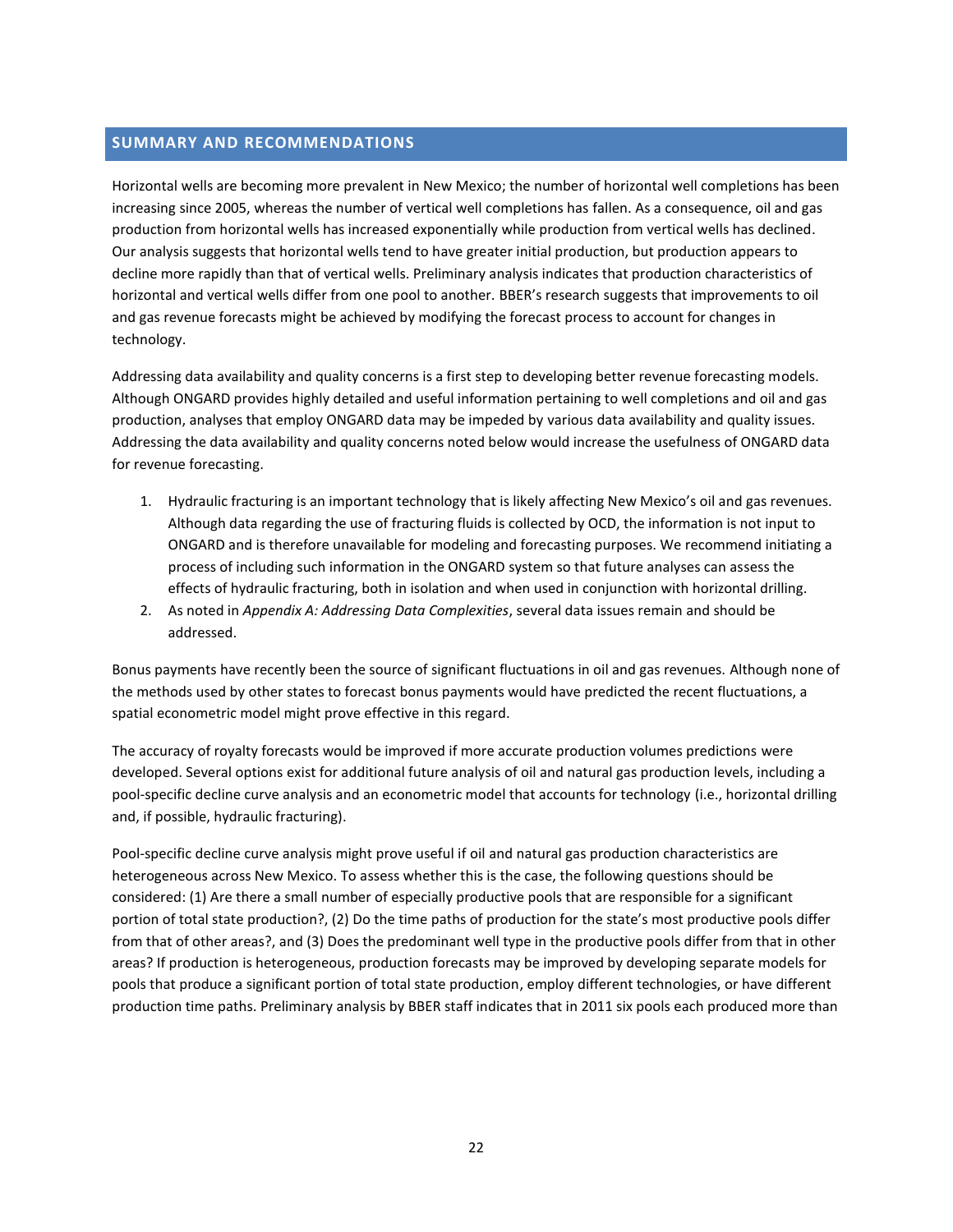500,000 barrels of oil and jointly produced approximately half of the state's oil.<sup>11</sup> Similarly, five pools each produced more than 10 million Mcf of gas in 2011 and were jointly responsible for more than two thirds of the state's gas production.<sup>12</sup> The predominant technologies and time paths of production of these pools should be compared with those of the state as a whole. If it is found that these productive pools differ significantly from other NM pools, use of a pool-specific decline curve analysis should be considered.

Pool-specific decline curve analysis would entail developing a normalized decline curve – one that models average production by the age of well (in months) – for each major and heterogeneous pool, as well as one for all remaining pools. To predict production levels, normalized decline curves would be applied to all existing wells (and potentially to an estimate of spudded wells) in the relevant pool(s). Developing a normalized decline curve for a given pool would entail lining up all wells' production levels by well age and calculating the average production level for each age of well (in months). However, lack of historical data in ONGARD may preclude such an approach, as production data are not available back to the first month of production for many wells. In fact, ONGARD lacks information regarding well completion dates for many wells, thereby making it impossible to tell the age of many wells.<sup>13</sup> If ONGARD cannot be populated with well completion dates for such wells, then a pool-specific decline curve analysis approach will either need to be modified (perhaps such that normalized decline curves are based solely on wells for which true well completion dates are available, and thus wells for which well age can be determined) or abandoned altogether.

Alternately, a well-level econometric model can be developed and used to forecast future production levels. Potential explanatory variables include well type (horizontal or vertical), age of well, per-acre bonus payment, historical production levels, a productive pool dummy variable, basin (San Juan, Permian, or Raton), and historical rig counts. Although well age will again present difficulties (as true well completion dates are not available for many wells), this is something that can potentially be addressed using econometric techniques.

 $\overline{a}$ 

 $^{11}$  The six pools are: (1) Vacuum; Grayburg-San Andres (pool 62180), (2) Hobbs; Grayburg-San Andres (pool 31920), (3) Eunice Monument; Grayburg-San Andress (pool 23000), (4) Eunice; BLI-TU-DR, North (pool 22900), (5) Maljamar; Yeso, West (pool 44500), and (6) GJ; 7RVS-QN-GB-Glorieta-Yeso (pool 97558).

 $12$  The five pools are: (1) Basin Fruitland Coal (Gas) (pool 71629), (2) Blanco-Mesaverde (Prorated Gas) (pool 72319), (3) Bravo Dome Carbon Dioxide Gas 640 (pool 96010), (4) Basin Dakota (Prorated Gas) (pool 71599), and (5) Vacuum; Grayburg-San Andres (pool 62180).

<sup>&</sup>lt;sup>13</sup> When ONGARD was originally populated with data, well completion dates for existing wells were often entered simply as 1/1/1900.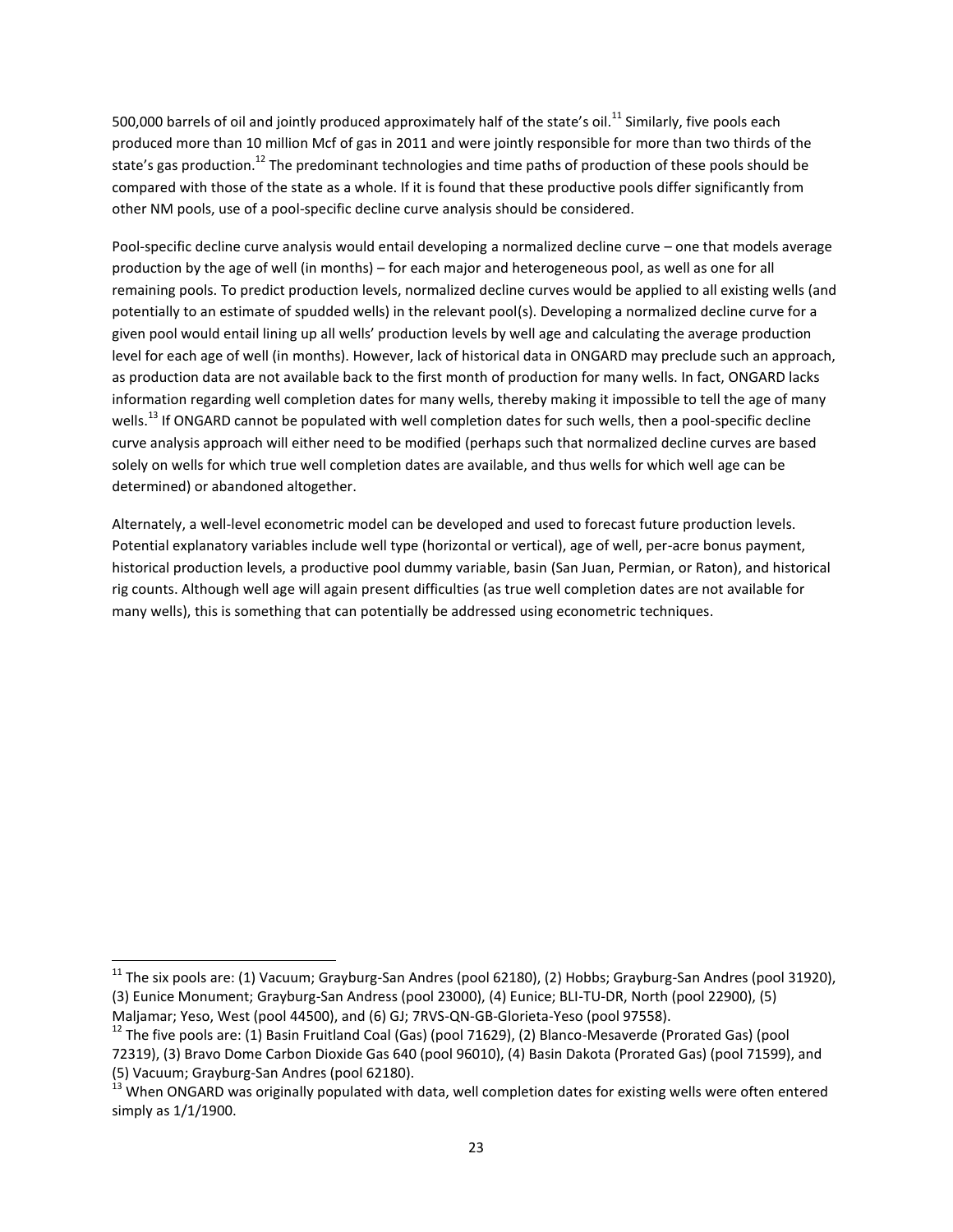# <span id="page-28-0"></span>**BIBLIOGRAPHY**

Berman, A. (2009, August). *Association for the Study of Peak Oil & Gas - USA*. Retrieved September 26, 2011, from Lessons from the Barnett Shale suggest caution in other shale plays:

<http://www.aspousa.org/index.php/2009/08/lessons-from-the-barnett-shale-suggest-caution-in-other-shale-plays>

Bracht, D. (2011, September). Mineral Leasing Supervisor, Wyoming Office of State Lands & Investments. (G. Aldrich, Interviewer)

Broadhead, R. (2003). *Remaining oil and natural gas resources of New Mexico.* New Mexico Tech, New Mexico Bureau of Geology and Mineral Resources, Socorro, NM.

Carey, M. (2011, September). Economist, Colorado Legislative Council Staff. (G. Aldrich, Interviewer)

Dale, E. (2011, September). Senior Revenue Economist, Office of Budget and Program Planning. (G. Aldrich, Interviewer)

DOE Energy Information Administration. (1993, April). *Drilling sideways – A review of horizontal well technology and its domestic application*. Retrieved September 23, 2011, from<ftp://ftp.eia.doe.gov/petroleum/tr0565.pdf>

DOE Energy Information Administration. (2011, July 12). *Technology drives natural gas production growth from shale gas formations*. Retrieved September 23, 2011, from<http://www.eia.gov/todayinenergy/detail.cfm?id=2170>

Grenvik, C. (2011, September). Administrator, Mineral Tax Division, Wyoming Department of Revenue. (G. Aldrich, Interviewer)

Helms, L. (2008, January). Horizontal Drilling. *DMR Newsletter*.

Johnson, T. (2011, September). Principal Fiscal Analyst, Montana Legislative Fiscal Division. (G. Aldrich, Interviewer)

Mason, M. (2011, September). Chief of Minerals Management Bureau, Montana Department of Natural Resources & Conservation. (G. Aldrich, Interviewer)

Matthews, V. (2011, Spring). State Geologist of Colorado. *RockTalk , 13* (1).

Milonas, P. (2011, September). Acting Director, Colorado State Land Board Minerals Section. (G. Aldrich, Interviewer)

Montana Legislative Fiscal Division. (2011, June). Legislative Fiscal Report 2013 Biennium, Volume 2 – Revenue Estimates.

Pham, L. (2011, September). Oil Analyst, Texas Comptroller of Public Accounts. (G. Aldrich, Interviewer)

Schrock, J. (2011, September). Chief Economist, Colorado Office of State Planning and Budgeting. (G. Aldrich, Interviewer)

Strombeck, K. (2011, September). Supervisor, Research & Education, North Dakota Office of State Tax Commissioner. (G. Aldrich, Interviewer)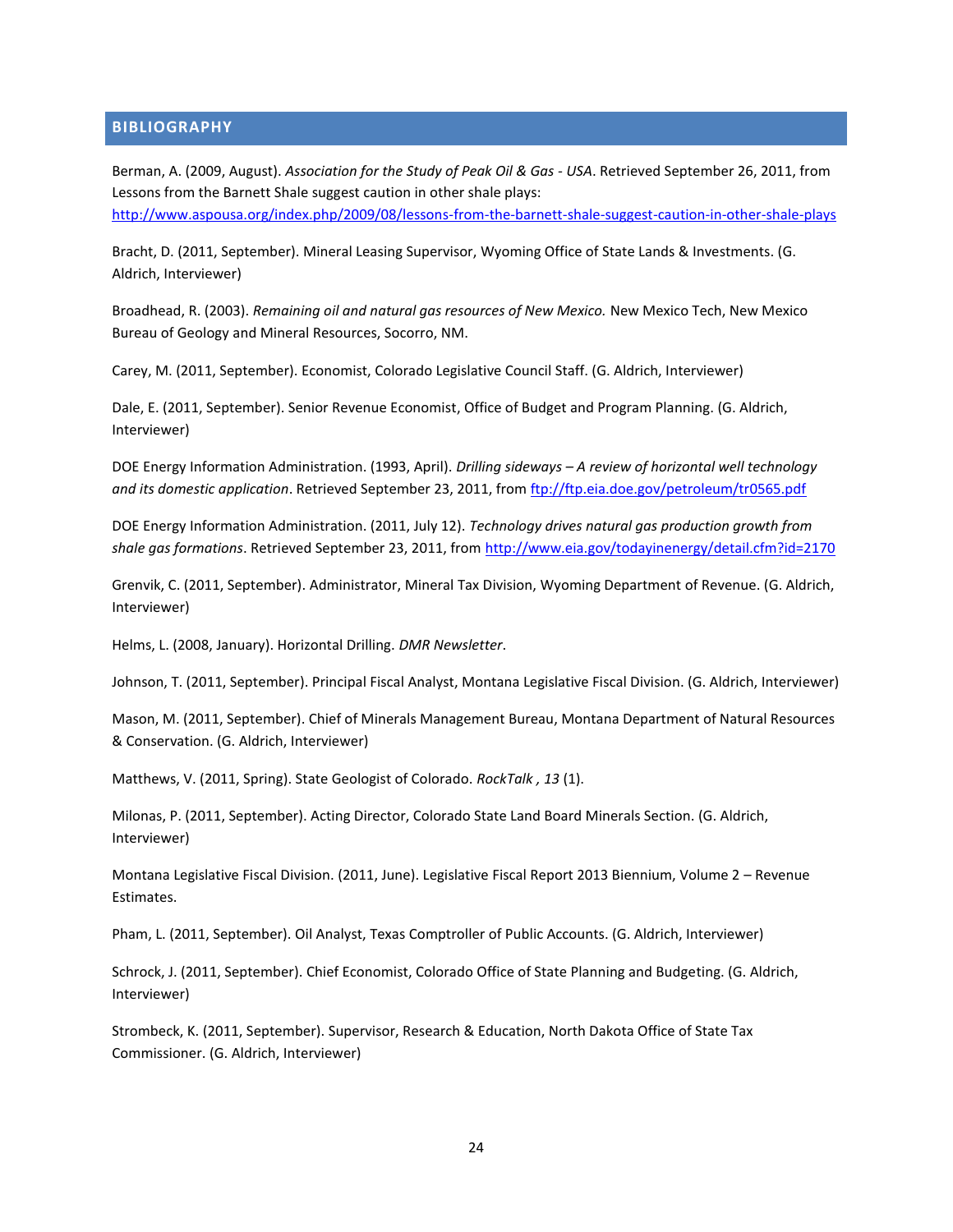#### <span id="page-29-0"></span>**APPENDIX A: ADDRESSING DATA COMPLEXITIES**

To aid in future replication or revision of the oil and gas revenue projection process, this appendix documents data issues and complexities encountered during the process of conducting the research documented herein. BBER's cleaning and merging of SLO datasets resulted in the identification of various data concerns. Discussions with SLO staff regarding these data concerns resulted in revised data queries and/or further data cleaning. Addressing these data issues has been an iterative process; each revised dataset was re-cleaned and re-merged with other datasets. Because some of the datasets are quite large (the production and royalty datasets contain more than 7 and 5 million observations, respectively), this process was quite time consuming. It was ultimately decided that no further data revisions would be made. Notes regarding unaddressed data issues are included in the final section of this appendix (*[Data Concerns to be Addressed in Future](#page-33-0)*). These issues should be addressed as part of any future analysis.

#### <span id="page-29-1"></span>WELL LOCATION (SURFACE AND BOTTOME HOLE) DATASETS

Care must be taken when pulling surface and bottom hole location data from the ONGARD system. The initial set of surface location data received from SLO contained numerous instances of wells listed multiple times, with multiple listings representing different surface owners. SLO subsequently provided revised surface location data that contains only current ownership data and therefore only current records. A similar issue was noted in the bottom hole data received from SLO. Duplicate listings were identified as those that met one of two conditions: (a) identical well number, bottom hole location, and pool identification number, but different production unit numbers, or (b) identical well number, bottom hole location, pool identification number, and production unit number, but different subsurface owners. Although the SLO subsequently provided a revised bottom hole location data file that reduced the incidence of such issues, more than 2,900 of the 30,525 observations in the revised bottom hole location file still meet one of these conditions. Because SLO staff are unsure of the reason or explanation for these anomalies, it is unclear how to address this data irregularity; such observations were therefore omitted from our analysis.

BBER identified 828 wells that cannot be categorized as vertical or horizontal due to missing data; some wells have surface location data but no bottom hole location data (794 wells), while other wells have bottom hole location data but no surface location data (34 wells). Wells with incomplete location information are maintained in the dataset for some portions of the analysis, but omitted for others.

# <span id="page-29-2"></span>COMBINING PRODUCTION DATA AND WELL LOCATION DATA

Well numbers and pool identification numbers are used to combine (merge) well location data with production data, resulting in a dataset containing more than 7 million observations. BBER identified almost 185,000 records of production data (associated with 823 wells) that are missing well location data, as well as approximately 1,300 records with well location data but no production data. While it seems reasonable to have well location records with no production data (as this reflects the fact that some wells are dry), it is unclear why there exists production data with no associated well location data. Observations with missing production or well location data are omitted from our analysis of well production characteristics.

A well's age at the time of production is calculated as the difference between the date of production (contained in the production dataset) and the date of well completion (contained in the bottom hole location dataset). However, comparing well completion dates with drilling permit dates suggests that well completion dates may frequently be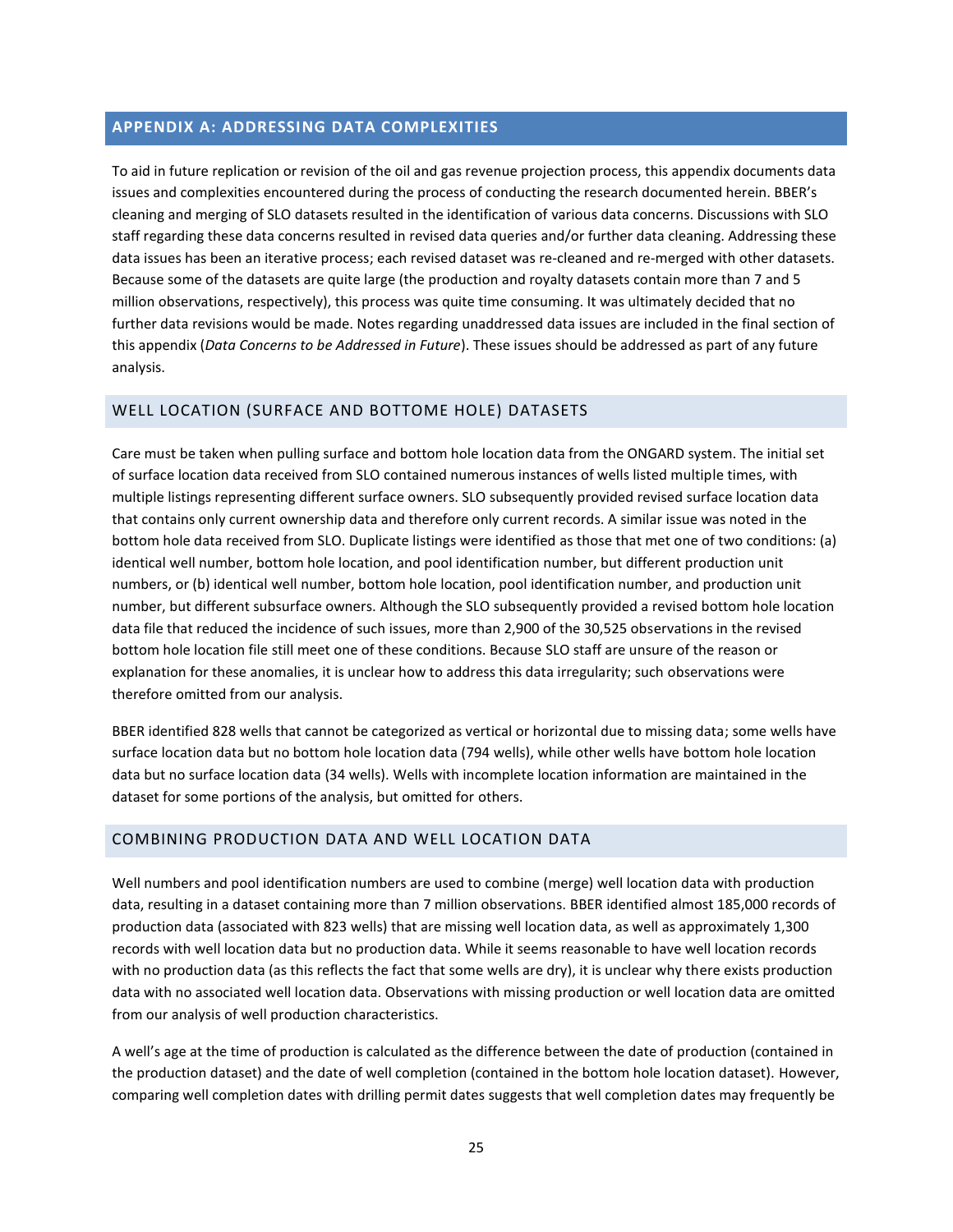inaccurate; 71 percent of wells have a well completion date identical to the date on which the drilling permit was approved, and an additional 3 percent have a well completion date that precedes the drilling permit date. Because an inaccurate well completion date will yield an inaccurate well age at time of production, we opt to exclude these 75 percent of wells from the data used for analyzing production time paths. As a consequence the set of wells is reduced from 29,920 wells to 7,911 wells. Location data for these 7,911 wells are merged with the production data, and additional observations are omitted due to (a) missing well completion date, (b) missing production date, (c) a production date that precedes the well completion date, (d) missing bottom hole location data, or (e) missing surface location data. Omissions reduce the size of the dataset to approximately 1.4 million observations (roughly 20 percent of the observations contained in the full merged well location and production dataset).

# <span id="page-30-0"></span>ROYALTY DATA

 $\overline{a}$ 

Although observations in the royalty data set have a product code (PRD\_CDE), some product codes do not relate to oil or gas. We use only data with a product code equal to 1, 2, 3, 4, 5, 7, 14, 16, or 17 and thus retain only observations associated with oil or gas production.<sup>14</sup> Additionally, several errors and anomalies were discovered in the royalty data set: (a) illogical report or sales years, (b) a report date that precedes the sales date, (c) no lease prefix, and (d) no PUN value. These issues require omission of additional observations from our analysis.

Illogical date values include a sales year value that occur in the future (2020) and negative report year values. Only data with a report year between 1994 and 2011 and a sales year of no later than 2011 are used. The royalty dataset also contains 3,157 observations for which the month and year in which the OGR-2 form was filed (RPT\_MTH and RPT\_YR) precede the month and year of sale (SALES\_MTH and SALES\_YR). Royalties associated with these observations total \$2.5 million (0.06 percent of total royalties). SLO staff examined a subset of such observations and found that although the RPT\_YR and RPT\_MTH variables accurately reflected what had been recorded on the OGR-2 form, the date values provided on the form were incorrect. Because we use RPT\_YR and RPT MTH to assign royalty revenues to the fiscal year in which the royalties were paid, and because it is not possible to determine the correct RPT\_YR and RPT\_MTH values, BBER omitted such observations from our analysis. Although at some level this may appear to raise concerns regarding the accuracy of the RPT\_YR and RPT\_MTH values in the dataset as a whole, most companies (especially large companies that generate significant royalty revenues for the state) file computer-generated reports that should not contain such errors.

Nearly 1,500 observations have no lease prefix (LEASE\_PRFX\_IDN). Because the LEASE\_PRFX\_IDN variable is used to determine the royalty rate for each lease (see [Table 2\)](#page-31-0), we are unable to determine the appropriate royalty rate for these observations. However, because royalty rates are not necessary for the development of a revenue forecasting model, it is not necessary to omit these observations from the dataset. The royalty dataset also contains 794 observations with no PUN value and 363 observations for which the PUN value is zero.

<sup>&</sup>lt;sup>14</sup> Product code definitions: 1= oil (BBLs), 2=oil condensate (BBLs), 3=gas, processed (residue) gas (Mcf/BTU), 4=gas (wet) (Mcf/BTU), 5 = oil, other liquid hydrocarbons (BBLs), 7=gas plants products (NGL gallons) (W/H (Mcf) – Res (Mcf),  $14 =$  oil, lost (BBLs),  $16 =$  gas, lost, flared, or vented (Mcf), and  $17 = CO<sub>2</sub>$ , carbon dioxide gas (Mcf).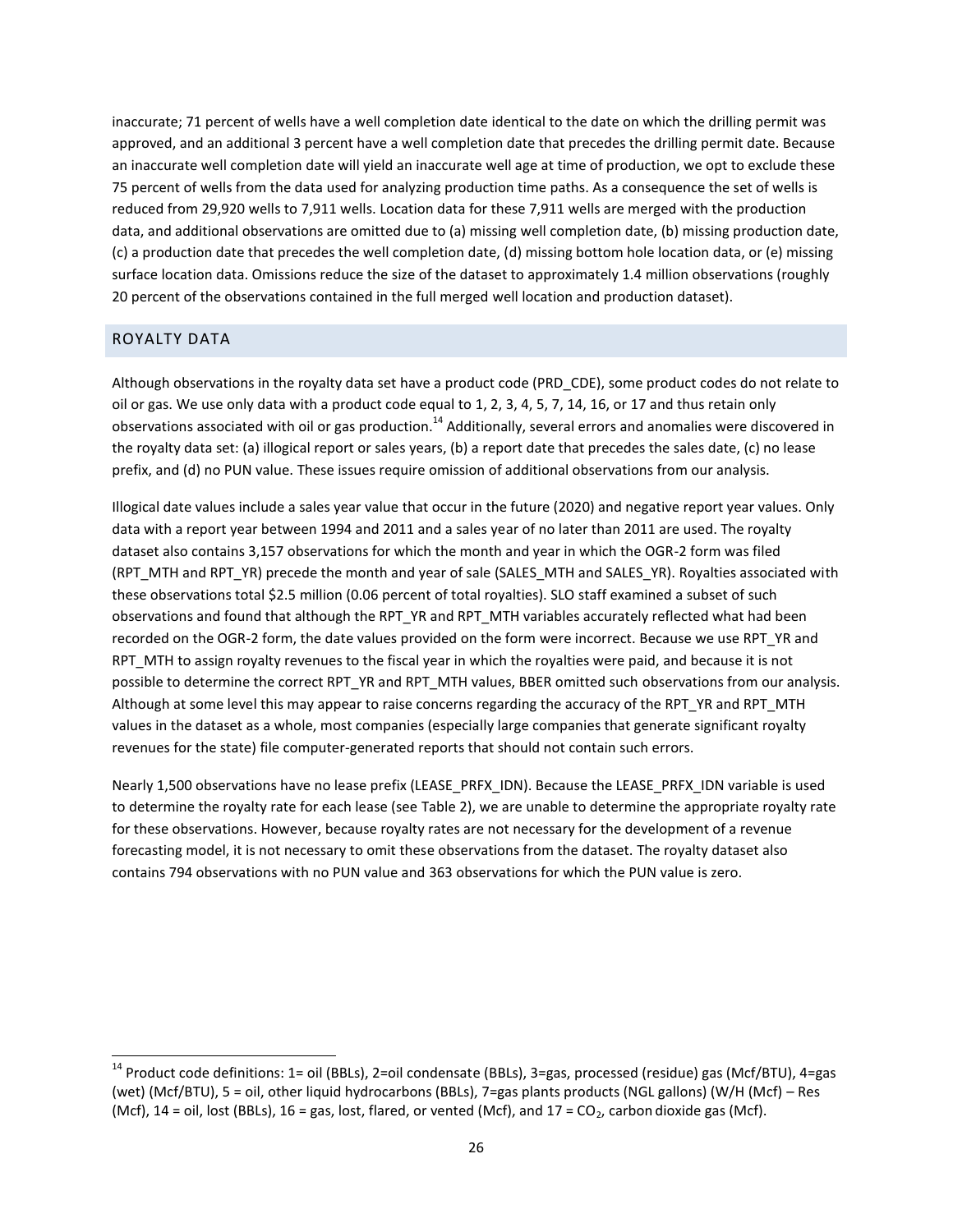| <b>LEASE PRFX IDN</b> | <b>Royalty Rate</b> |
|-----------------------|---------------------|
| v                     | 1/6                 |
| V0                    | 1/6                 |
| VA                    | 1/8                 |
| VB                    | 3/16                |
| VC                    | 1/5                 |
| V7                    | 1/6                 |
| all other             | 1/8                 |

<span id="page-31-0"></span>Table 2. Lease prefixes and associated royalty rates

Source: NM State Land Office.

To assess royalties on a spatial scale, production unit numbers are used to combine the royalty dataset with well location information. We therefore omit observations with either a missing PUN value or a PUN value of zero. Given that royalty data is reported at the PUN level and we are merging the royalty data with well-level location data, royalty data may be duplicated and double counted when there are multiple wells associated with a given PUN. Surprisingly, this does not appear to be much of an issue; whereas the royalty dataset contains total royalties of \$4,428,168,960, the merged royalty and well location dataset contains total royalties of \$4,428,410,740 (an increase of less than \$242,000). When analyzed by fiscal year, the average difference in royalties is approximately \$13,000 and the maximum difference is approximately \$135,000 [\(Table 3\)](#page-32-0). Royalties are only double counted when a specific PUN and lease combination is associated with more than one well, and this does not appear to occur on a frequent basis. For the FY 2011 data, BBER found only one case in which multiple wells were associated with a given PUN and lease for which royalties had been reported.<sup>15</sup> Thus although the merge inevitably will result in some double counting of royalties, the incidence is limited and therefore determined to be non-problematic for our purposes.

 $\overline{a}$ 

<sup>&</sup>lt;sup>15</sup> Interested parties should see royalty return ID (OGR1\_RET\_IDN) = 79702, page 3, line 12, PUN 1209285, and lease L0-5852, which has the following wells associated with it: 21-20445, 21-20504, 21-20505, 21-20507, 21- 20508, 21-20510, 21-20514, 21-20515, 21-5047, and 21-5091.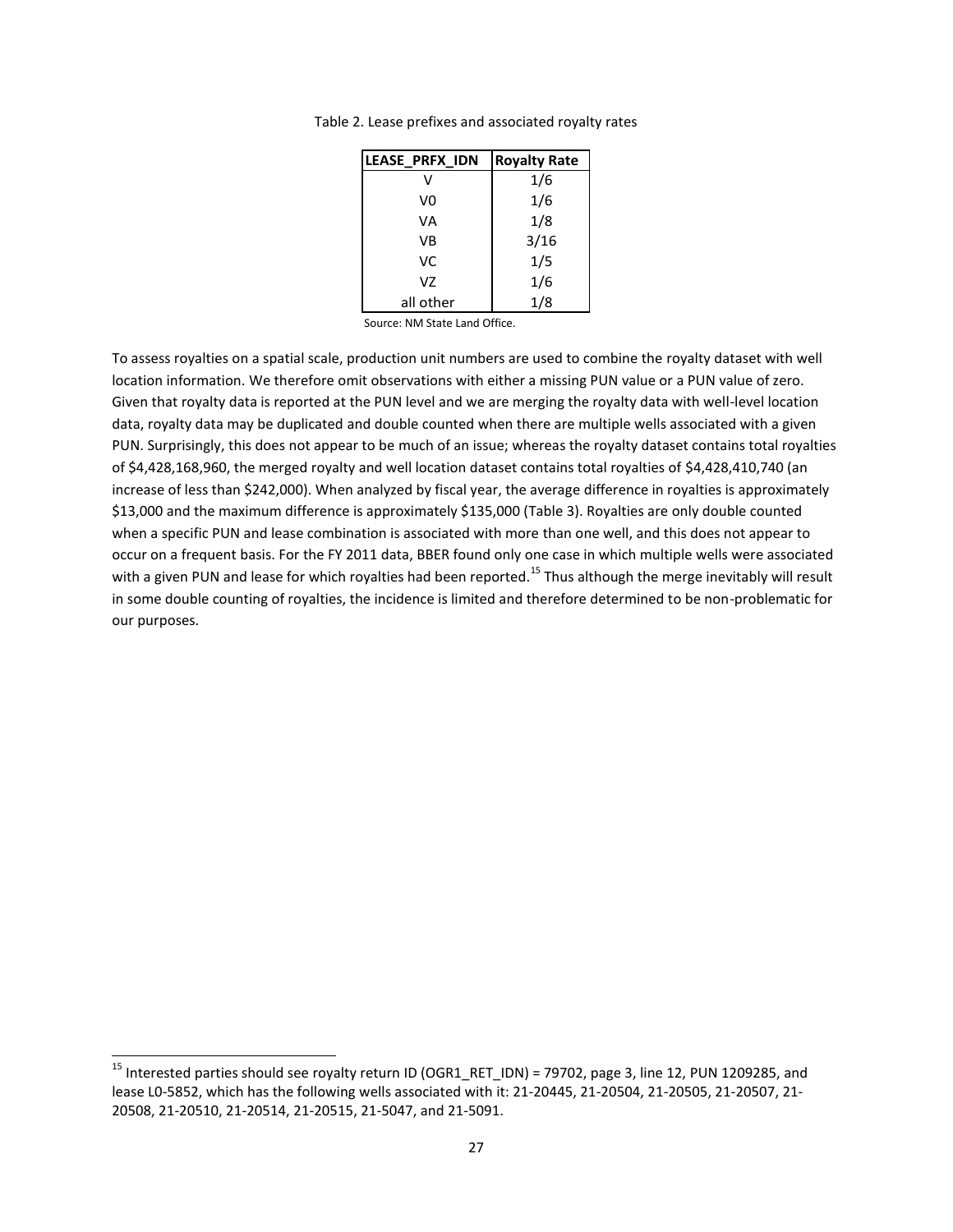|           | Royalties (\$)                             |                                   |                   |
|-----------|--------------------------------------------|-----------------------------------|-------------------|
|           |                                            | <b>Merged Well Location &amp;</b> |                   |
| <b>FY</b> | <b>Royalty Dataset</b>                     | <b>Royalty Dataset</b>            | <b>Difference</b> |
| 1995      | 2,279,191                                  | 2,278,837                         | $-354$            |
| 1996      | 99,836,469                                 | 99,842,210                        | 5,741             |
| 1997      | 134,568,836                                | 134,703,520                       | 134,684           |
| 1998      | 119,004,304                                | 118,973,752                       | $-30,552$         |
| 1999      | 94,811,009                                 | 94,834,913                        | 23,904            |
| 2000      | 153,472,237                                | 153,472,237                       | 0                 |
| 2001      | 276,282,721                                | 276,283,340                       | 619               |
| 2002      | 178,046,063                                | 178,100,899                       | 54,836            |
| 2003      | 241,981,058                                | 241,981,058                       | 0                 |
| 2004      | 243,584,269                                | 243,584,549                       | 280               |
| 2005      | 321,087,298                                | 321,094,543                       | 7,245             |
| 2006      | 409,553,265                                | 409,563,741                       | 10,476            |
| 2007      | 378,711,438                                | 378,738,464                       | 27,026            |
| 2008      | 430,748,969                                | 430,748,969                       | 0                 |
| 2009      | 462,251,793                                | 462,256,184                       | 4,391             |
| 2010      | 319,063,368                                | 319,063,368                       | 0                 |
| 2011      | 388,191,943                                | 388,195,246                       | 3,303             |
| 2012      | 174,694,729                                | 174,694,910                       | 181               |
| Total     | 4,428,168,960                              | 4,428,410,740                     | 241,780           |
| Average   | 246,009,387                                | 246,022,819                       | 13,432            |
| Maximum   | 462,251,793                                | 462,256,184                       | 134,684           |
|           | Source: Compiled by RRER using ONGARD data |                                   |                   |

<span id="page-32-0"></span>Table 3. Comparison of FY royalties: Royalty data vs. merged well location and royalty data

Source: Compiled by BBER using ONGARD data.

The merged well location and royalty dataset contains over 1,900 observations with well location data but no royalty data and more than 240,000 observations with royalty data but no well location data. These observations were deleted for purposes of assessing the spatial distribution of royalties, thereby omitting \$101.4 million (2 percent) of royalties. Omitted observations and royalties are charted by FY in [Figure 19.](#page-33-1)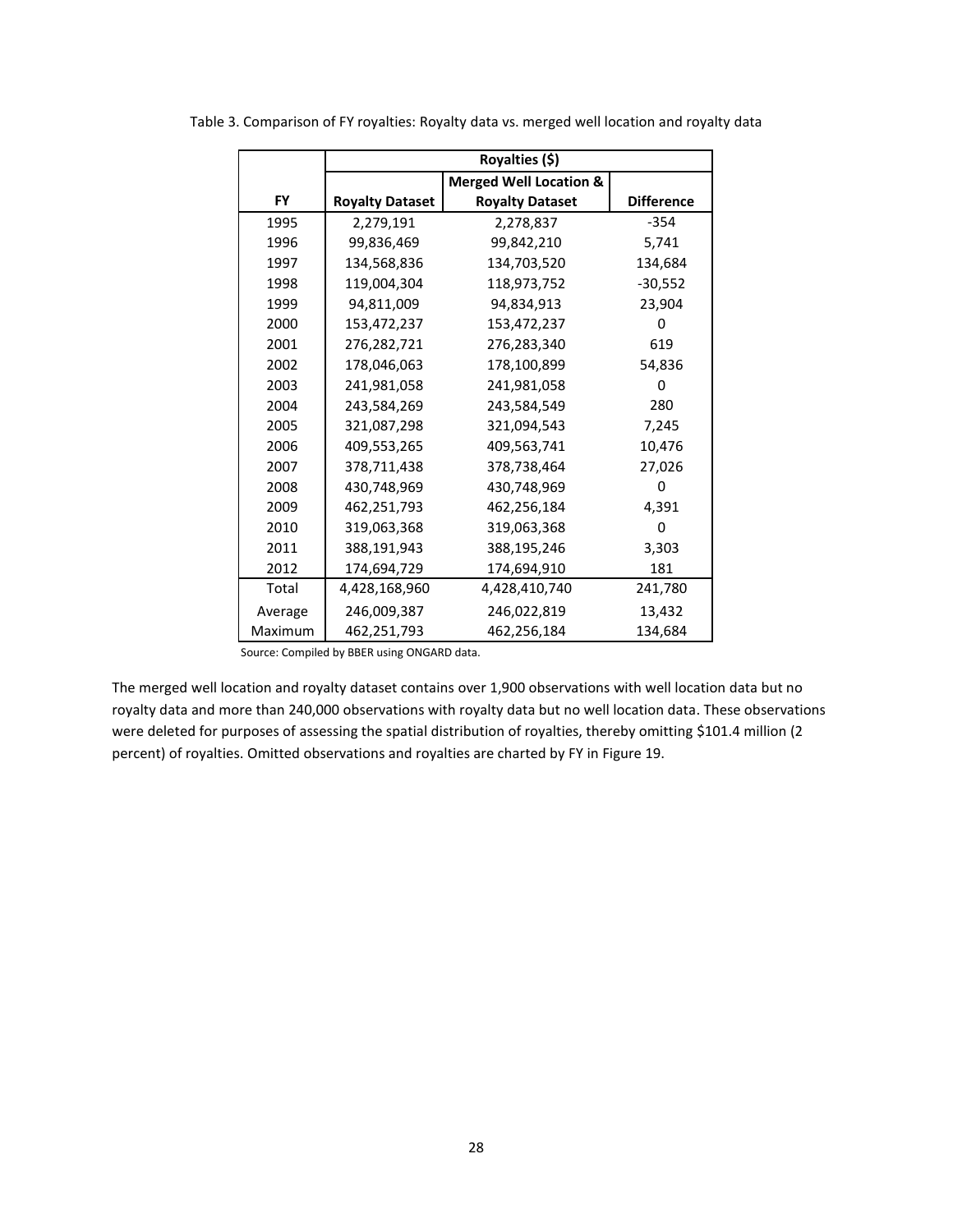

<span id="page-33-1"></span>Figure 19. Observations and royalties excluded from analysis due to lack of well location information

Source: Compiled by BBER using ONGARD data.

#### <span id="page-33-0"></span>DATA CONCERNS TO BE ADDRESSED IN FUTURE

Efforts should be made to address incomplete well location data (i.e., missing surface and bottom hole location data) and ensure that all wells have both surface and bottom hole location data available in ONGARD. The availability of such data is necessary to assess how horizontal drilling is affecting productivity and revenues.

The bottom hole location dataset contains numerous observations with the same well number, bottom hole location, and POOL IDN but different PUNs. The SLO's initial opinion was that such observations appeared to be in error (and should therefore be omitted from our analysis). However, SLO later indicated that this is not uncommon and can occur when a well is sold. Observations that meet these criteria should therefore be included in future analyses rather than being omitted. SLO staff should determine why the bottom hole location dataset also contains observations with identical well number, bottom hole location, POOL\_IDN, and PUN, but different subsurface owners and assess how best to address this data irregularity.

BBER identified nearly 185,000 observations with production data but no associated well location data. The reason for these occurrences is unclear and should be addressed in future work.

Comparing production time paths for horizontal and vertical wells is crucial to ascertaining how horizontal drilling is affecting state revenues. Production time paths assess production as a function of well age, where a well's age is calculated as the difference between the date of production and the date of well completion. Yet as noted previously, a large portion (74 percent) of observations must be omitted from the analysis due to well completion dates of questionable accuracy, as they either precede or are identical to the well's drilling permit date. Twenty seven percent of such observations have drilling permit and well completion dates of 1994 and later (i.e., after the inception of ONGARD), which indicates that this type of error is not limited to historical data but has also occurred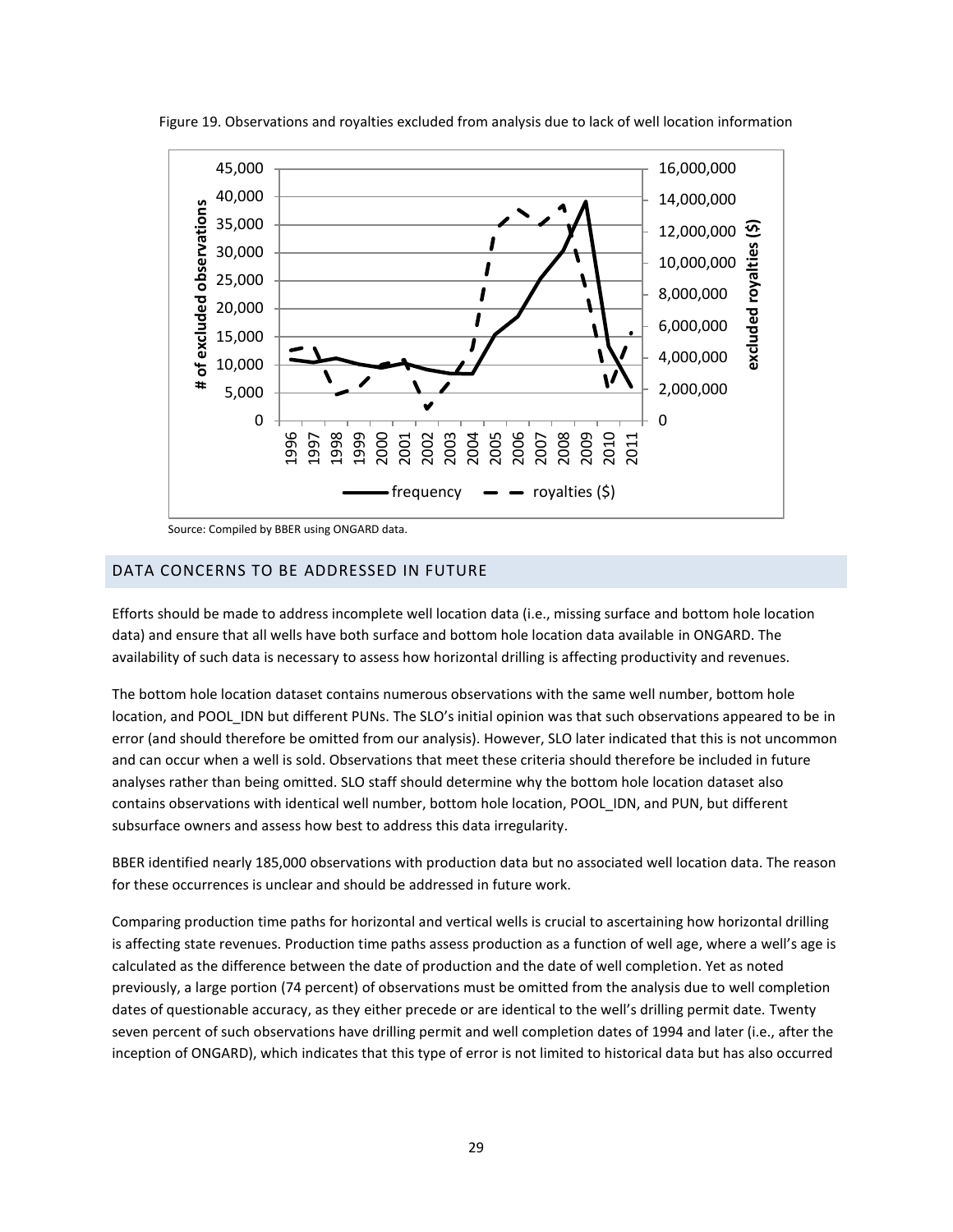when ONGARD is updated with information regarding new wells.<sup>16</sup> Further data anomalies (production dates that precede the well completion date) and missing data (missing well completion dates and/or production dates) require the omission of additional observations from this analysis. The size of the merged well location/production dataset available for assessing production time paths is reduced by 80 percent as a result of these data problems; addressing these concerns will yield more accurate assessments of differences in vertical and horizontal wells' production time paths.

 $\overline{a}$ 

<sup>&</sup>lt;sup>16</sup> The remainder of such observations have drilling permit and well completion dates that precede ONGARD – some have drilling permit and well completion dates of 1/1/1900 (the default date used when originally populating ONGARD with data), while others have dates that fall between 1900 and 1993 (the year before ONGARD was launched).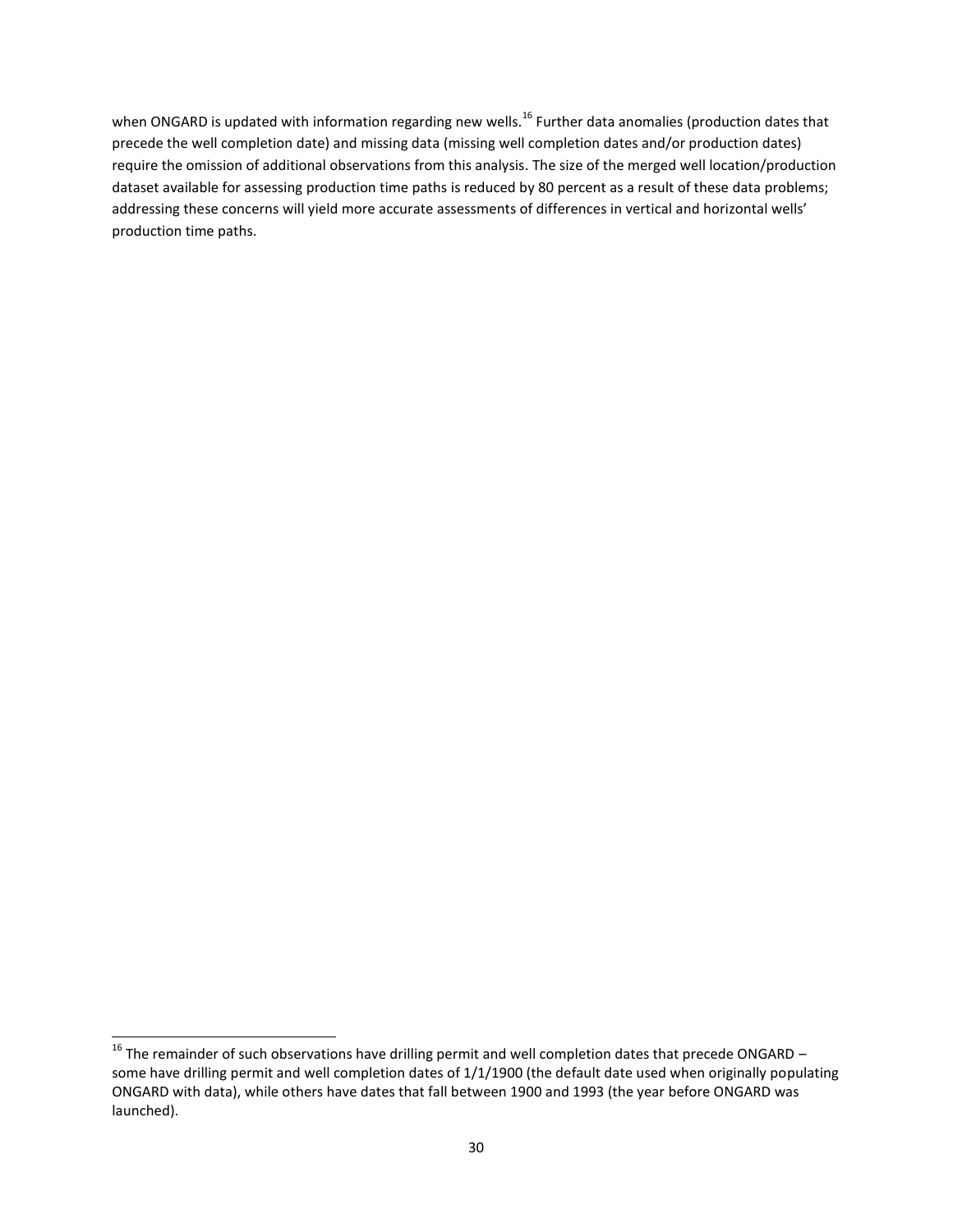# <span id="page-35-0"></span>**APPENDIX B: DATASETS, VARIABLES, AND DEFINITIONS**

<span id="page-35-1"></span>This appendix provides information regarding the variable names and definitions for each dataset provided by the SLO. Well surface location data [\(Table 4\)](#page-35-1) identify the surface location of each well (i.e., the range, township, section, and unit letter associated with the well's surface location); whether the associated land is currently owned by a state, federal, Indian, or private entity; and the date on which the application to drill the well was approved. Included in this dataset are all existing wells, regardless of whether they are currently producing.

| <b>Variable</b> | <b>Definition</b>                         |
|-----------------|-------------------------------------------|
| API CNTY CDE    | county code                               |
| API WELL IDN    | well identification number                |
| EFF DTE         | application to drill approval date        |
| SDIV RNG IDN    | surface range                             |
| SDIV SECT NUM   | surface section                           |
| SDIV_TWP_IDN    | surface township                          |
| SDIV UNLT IDN   | surface unit letter identification number |
| SRFC OWN CDE    | current surface ownership code            |

Table 4. Well surface location data: Variables and definitions

<span id="page-35-2"></span>Bottom hole location data [\(Table 5\)](#page-35-2) identify the location of the bottom hole of each well (i.e., the range, township, section, and unit letter associated with the bottom hole); whether the subsurface associated with the bottom hole is currently owned by a state, federal, Indian, or private entity; the identification number of the pool produced by the bottom hole; the PUN; and the date on which the bottom hole was completed. Included in this dataset are all existing wells, regardless of whether they are currently producing.

| Variable      | <b>Definition</b>                             |
|---------------|-----------------------------------------------|
| API_CNTY_CDE  | county code                                   |
| API WELL IDN  | well identification number                    |
| EFF DTE       | well completion date                          |
| POOL IDN      | pool identification number                    |
| <b>PUN</b>    | production unit number                        |
| SDIV RNG IDN  | bottom hole range                             |
| SDIV SECT NUM | bottom hole section                           |
| SDIV TWP IDN  | bottom hole township                          |
| SDIV UNLT IDN | bottom hole unit letter identification number |
| SSRFC OWN CDE | current subsurface ownership code             |

Table 5. Well bottom hole location data: Variables and definitions

Well-level production data [\(Table 6\)](#page-36-0) list the production year and month for each well, the production pool(s), the product (oil or gas) produced, and the volume produced. Included in the production dataset are all currently available ONGARD production data, which spans from January 1994 through September 2011.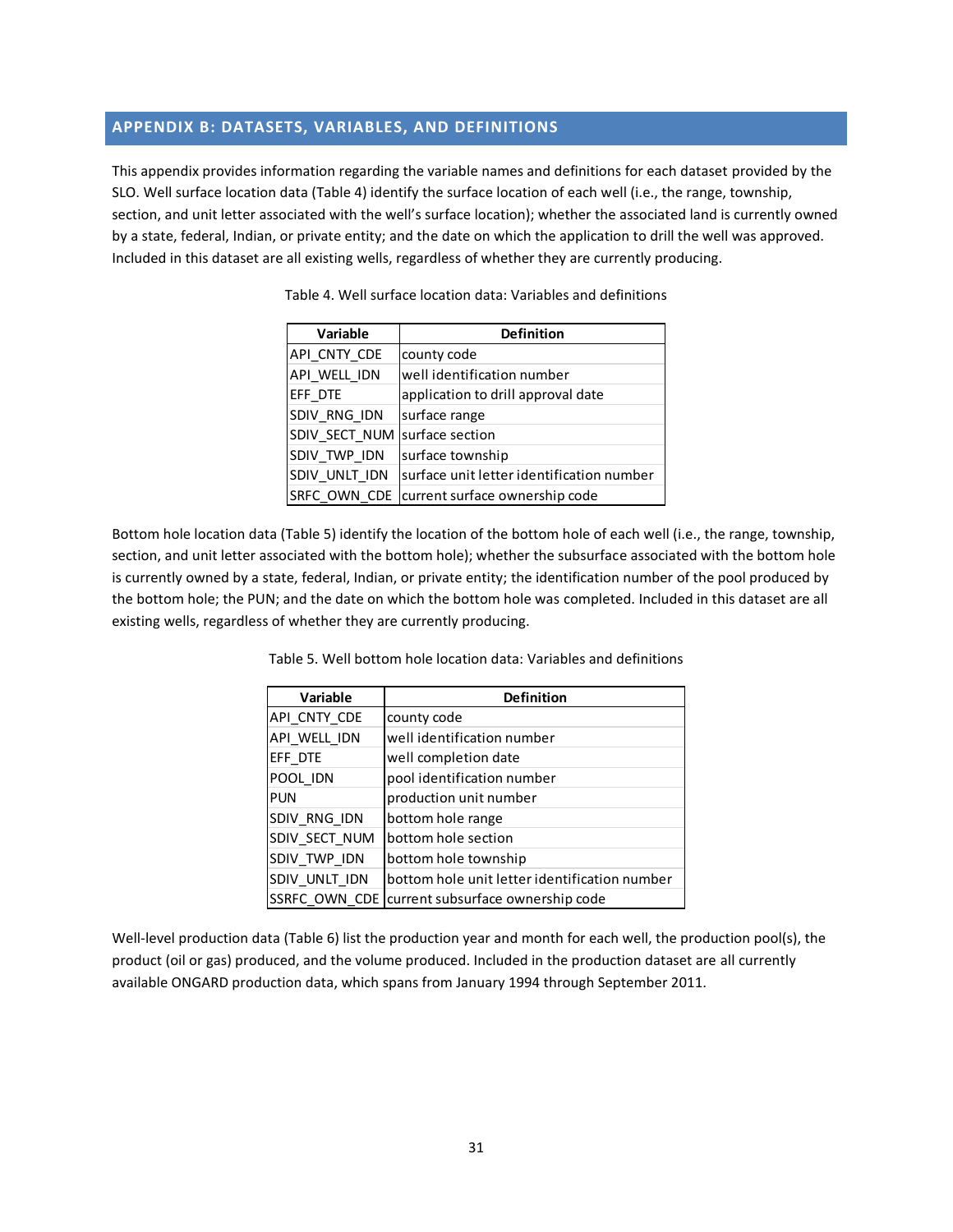<span id="page-36-0"></span>

| <b>Variable</b> | <b>Definition</b>                       |  |
|-----------------|-----------------------------------------|--|
| API_CNTY_CDE    | county code                             |  |
| API WELL IDN    | well identification number              |  |
| POOL IDN        | pool identification number              |  |
| PRD KND CDE     | product code (O=oil, G=gas)             |  |
| PROD AMT        | product volume (oil: barrels, gas: Mcf) |  |
| PRODN MTH       | month in which production occurred      |  |
| PRODN YR        | year in which production occurred       |  |

Table 6. Production data: Variables and definitions

Royalties are reported at the PUN and lease level. The royalty data [\(Table 7\)](#page-36-1) include information pertaining to the PUN and lease number; the month and year of sale; the volume of oil, gas, or natural gas liquids sold; the average BTUs (gas only); allowable deduction amounts (transportation, processing, and marketing); gross proceeds; the month and year in which associated royalties were reported; the relevant OGR-2 form page and line numbers; an "arms length" dummy variable indicating whether a related transaction is occurring (such as a producer processing their gas at their own plant and thereby taking a processing deduction); and royalties paid. ONGARD royalty data are currently available for June 1994 through October 2011.

<span id="page-36-1"></span>

| Variable         | <b>Definition</b>                                                  |
|------------------|--------------------------------------------------------------------|
| ALLOW_DEDN_MKT   | marketing deduction                                                |
| ALLOW DEDN PROC  | processing deduction                                               |
| ALLOW DEDN TRNSP | transportation deduction                                           |
| ARM LEN IND      | arms length transaction dummy variable                             |
| AVE BTU GAS      | average BTUs (for gas)                                             |
| GRS PROCD        | gross proceeds                                                     |
| LEASE PRFX IDN   | lease prefix identification number                                 |
| LEASE SEQ NUM    | lease sequence number                                              |
| LN NBR           | OGR-2 line number                                                  |
| OGR1 RET IDN     | identification number assigned to royalty return                   |
| OGRID CDE        | oil and gas reporting identification number (i.e., company number) |
| PG_NBR           | OGR-2 page number                                                  |
| PRD CDE          | product code (O=oil, G=gas)                                        |
| <b>PUN</b>       | product unit number                                                |
| ROY RPT PD AMT   | royalties reported as paid                                         |
| RPT DD           | day on which OGR-s form was filed                                  |
| RPT MTH          | month in which OGR-2 form was filed                                |
| RPT YR           | year in which OGR-2 form was filed                                 |
| SALES MTH        | month in which sale occurred                                       |
| SALES_YR         | year in which sale occurred                                        |
| VOL GAS MCF      | volume of gas (Mcf)                                                |
| VOL_NGLS_GALN    | volume of natural gas liquids (gallons)                            |
| VOL OIL BBLS     | volume of oil (barrels)                                            |

Table 7. Royalty data: Variables and definitions

Bonus payment data [\(Table 8\)](#page-37-0) include the lease number, lease location (i.e., the range, township, section, and description of the lease), tract number, the month and year of the lease, the size of the lease (acres), the name of